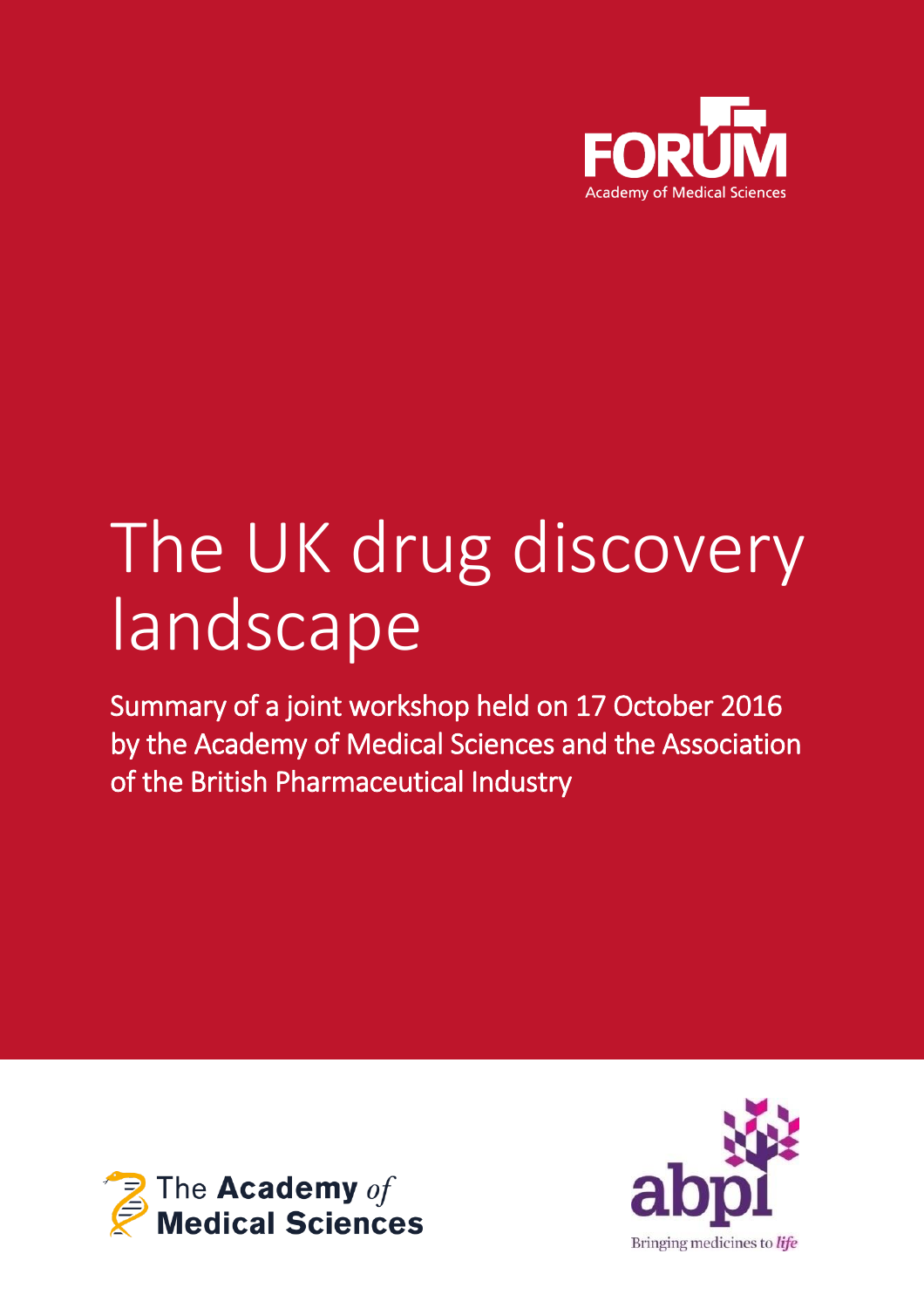#### The Academy of Medical Sciences

The Academy of Medical Sciences is the independent body in the UK representing the diversity of medical science. Our mission is to promote medical science and its translation into benefits for society. The Academy's elected Fellows are the United Kingdom's leading medical scientists from hospitals, academia, industry and the public service. We work with them to promote excellence, influence policy to improve health and wealth, nurture the next generation of medical researchers, link academia, industry and the NHS, seize international opportunities and encourage dialogue about the medical sciences.

#### The Association of the British Pharmaceutical Industry

The ABPI represents innovative research-based biopharmaceutical companies, large, medium and small, leading an exciting new era of biosciences in the UK. Our industry, a major contributor to the economy of the UK, brings lifesaving and life-enhancing medicines to patients. We represent companies supplying more than 80 per cent of all branded medicines used by the NHS, and are researching and developing the majority of the current medicines pipeline, ensuring that the UK remains at the forefront of helping patients prevent and overcome diseases. Globally, our industry is researching and developing more than 7,000 new medicines. The ABPI is recognised by government as the industry body negotiating on behalf of the branded pharmaceutical industry for statutory consultation requirements including the pricing scheme for medicines in the UK.

Opinions expressed in this report do not necessarily represent the views of all participants at the event, the Academy of Medical Sciences or its Fellows, or the Association of the British Pharmaceutical Industry or its members.

All web references were accessed in November 2016.

© Academy of Medical Sciences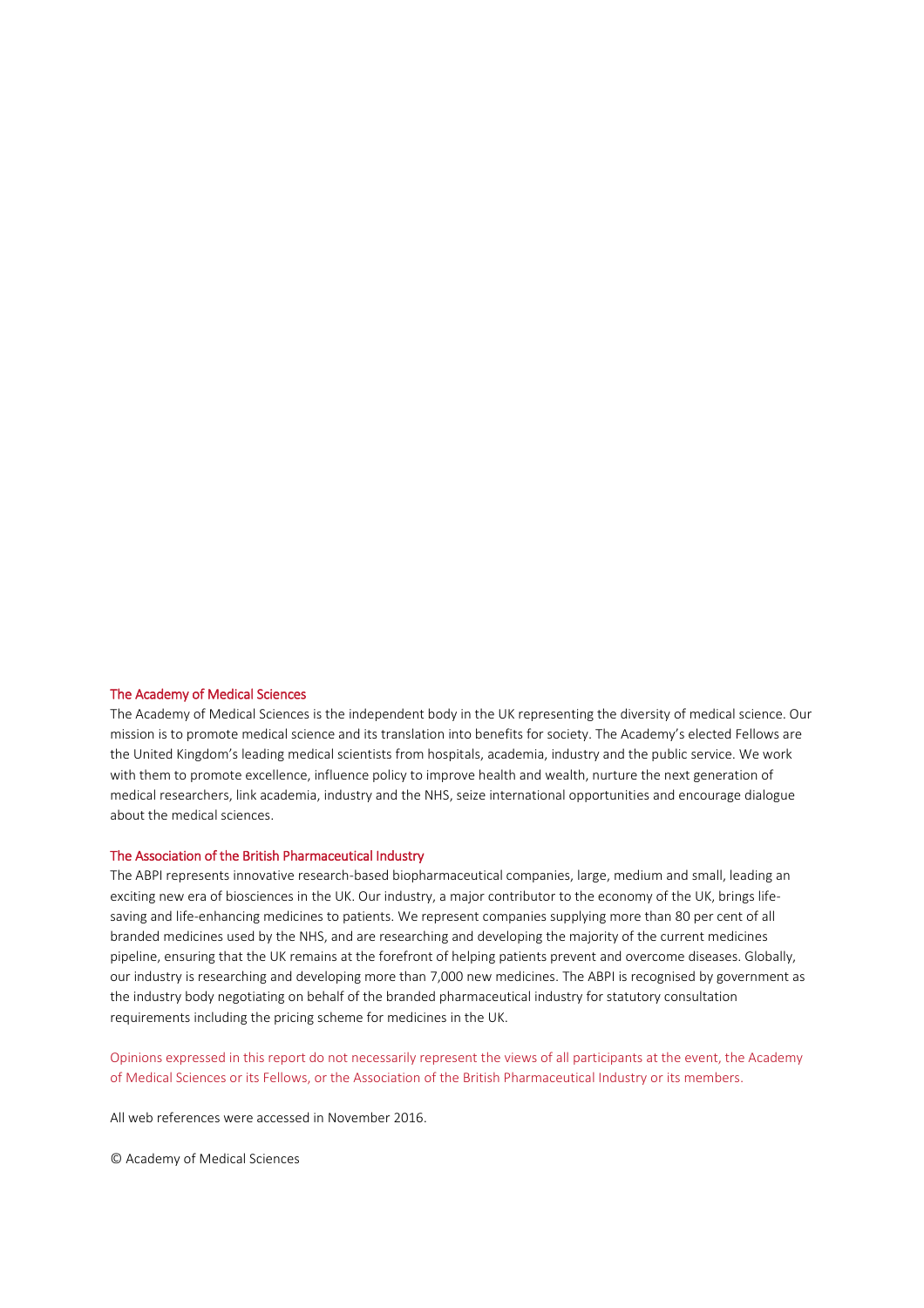# The UK drug discovery landscape

FORUM workshop, October 2016

## **Contents**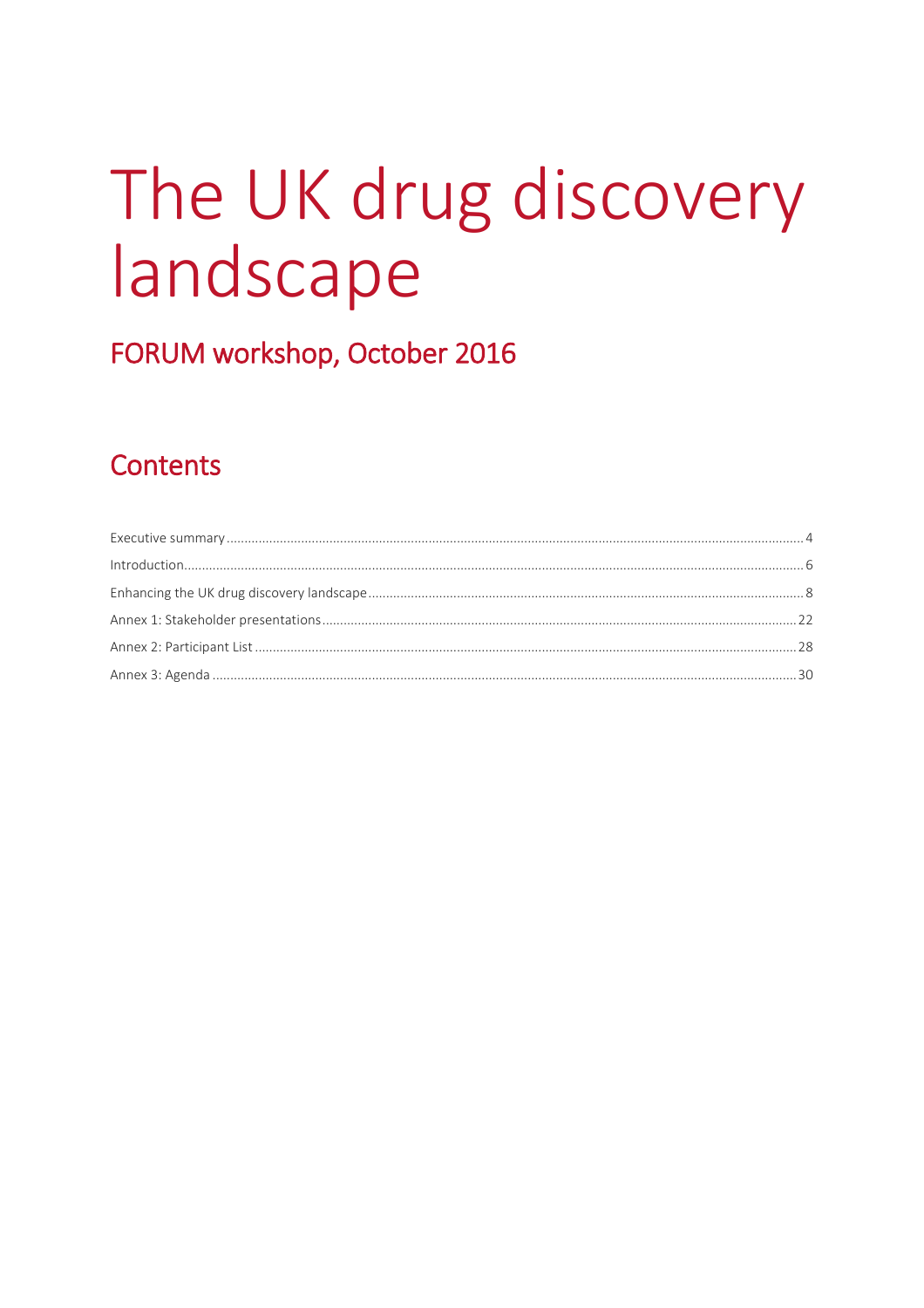$\overline{a}$ 

## Executive summary

Over the past decade, the global process of drug discovery has shifted, becoming more open and collaborative across both disciplines and sectors. The UK must consider how it can best respond to these changes to support and facilitate growth for the UK within this shifting drug discovery landscape

The UK has an outstanding track record for the research and development (R&D) of new medicines, built upon a vibrant and diverse life sciences ecosystem. With the significant changes taking place in R&D and healthcare globally, the drug discovery landscape in the UK has also evolved to meet these changes. The Association of the British Pharmaceutical Industry (ABPI) report on 'The changing UK drug discovery landscape' provides an evidence base for the changing nature of preclinical drug discovery in the UK. $<sup>1</sup>$ </sup>

The Academy of Medical Sciences and the ABPI held a FORUM workshop on 17 October 2016 on 'The UK drug discovery landscape' with stakeholders drawn from across the life sciences sector. The workshop sought to explore, indepth, the changes taking place in the drug discovery landscape over the past decade, and how the UK can build on its strengths and overcome current and future challenges to maintain leadership in R&D, in the light of a broader UK life sciences industrial strategy. Areas identified as key to enhancing the drug discovery landscape in the UK included:

- Continuing to facilitate cross-sector collaboration and outsourcing in drug discovery to foster open innovation, including through long-term collaborative arrangements such as public-private partnerships. In addition, driving more integrated working across industry and academia to piece together the drug development pathway.
- Fully integrating the NHS into the broader drug discovery environment, with greater patient and clinician engagement, to *improve the use of health data and clinical infrastructure* for innovative drug discovery. In addition,

<sup>1</sup> The Association of the British Pharmaceutical Industry (2016). *The changing UK drug discovery landscape.* [www.abpi.org.uk/our](http://www.abpi.org.uk/our-work/library/industry/Documents/the-changing-UK-drug-discovery-landscape.pdf)[work/library/industry/Documents/the-changing-UK-drug-discovery-landscape.pdf](http://www.abpi.org.uk/our-work/library/industry/Documents/the-changing-UK-drug-discovery-landscape.pdf)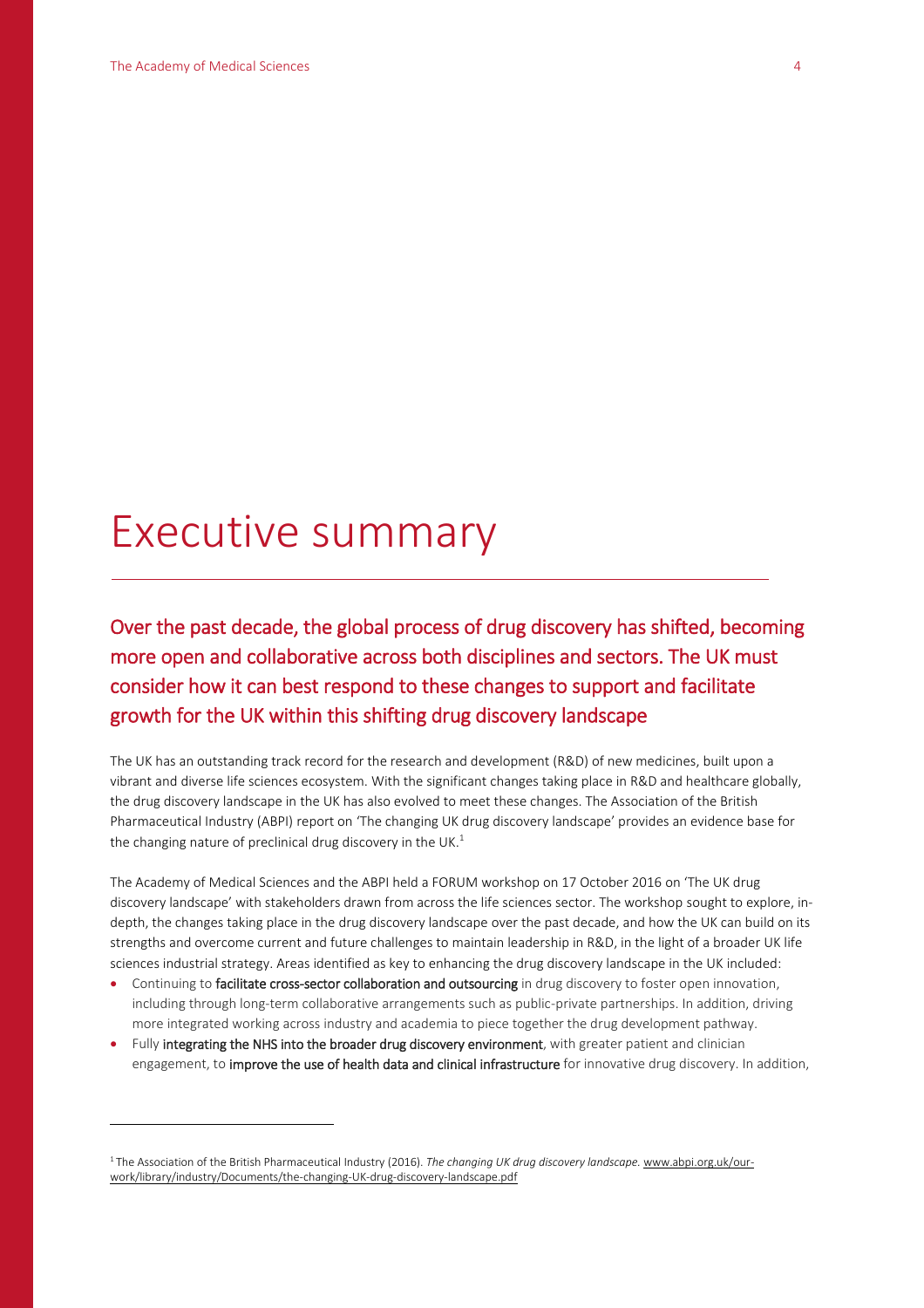it is important to ensure that the NHS – and subsequently the UK – delivers uptake and adoption of such innovations when they are developed.

- Enhancing the funding landscape for discovery in the UK, including attracting more international funding and venture capital through raising awareness of the international opportunities available and promoting the discovery strengths of the UK life sciences ecosystem, particularly in the light of Brexit. Funding for discovery activities also increasingly needs to move towards more flexible, long-term commitments.
- Building capacity and capability across sectors and ensuring the sustainability of the pipeline of scientific and leadership skills in the next generation of drug discovery scientists and life science entrepreneurs, particularly given the downsizing of in-house drug discovery in large pharmaceutical companies. Therefore horizon scanning is needed to identify potential future skills gaps. In addition, a multidisciplinary approach is fundamental to discovery science, and mobility and training across different sectors supports development of the necessary skill set and experience for drug discovery leadership.
- Continuing to enhance the research base in the UK through supporting new approaches and technologies for drug discovery and capitalising on the potential of informatics. Increasing the robustness and efficiency of such research will help to de-risk the wider R&D process and support continued UK leadership in innovative technologies.
- Propagating a culture change across the life sciences ecosystem to align and create a better understanding of expectations and scientific practices across sectors. This includes exploring ways to address and mitigate risk in the discovery process, clear communication on definitions and expectations for target identification and validation and data reproducibility, and moving to focus on impact and translation of academic research.
- Recognising the importance of a diverse drug discovery ecosystem and the key role that each sector plays in contributing to the life sciences landscape.
- Establishing and collecting metrics to be able to evaluate further developments in the UK drug discovery landscape.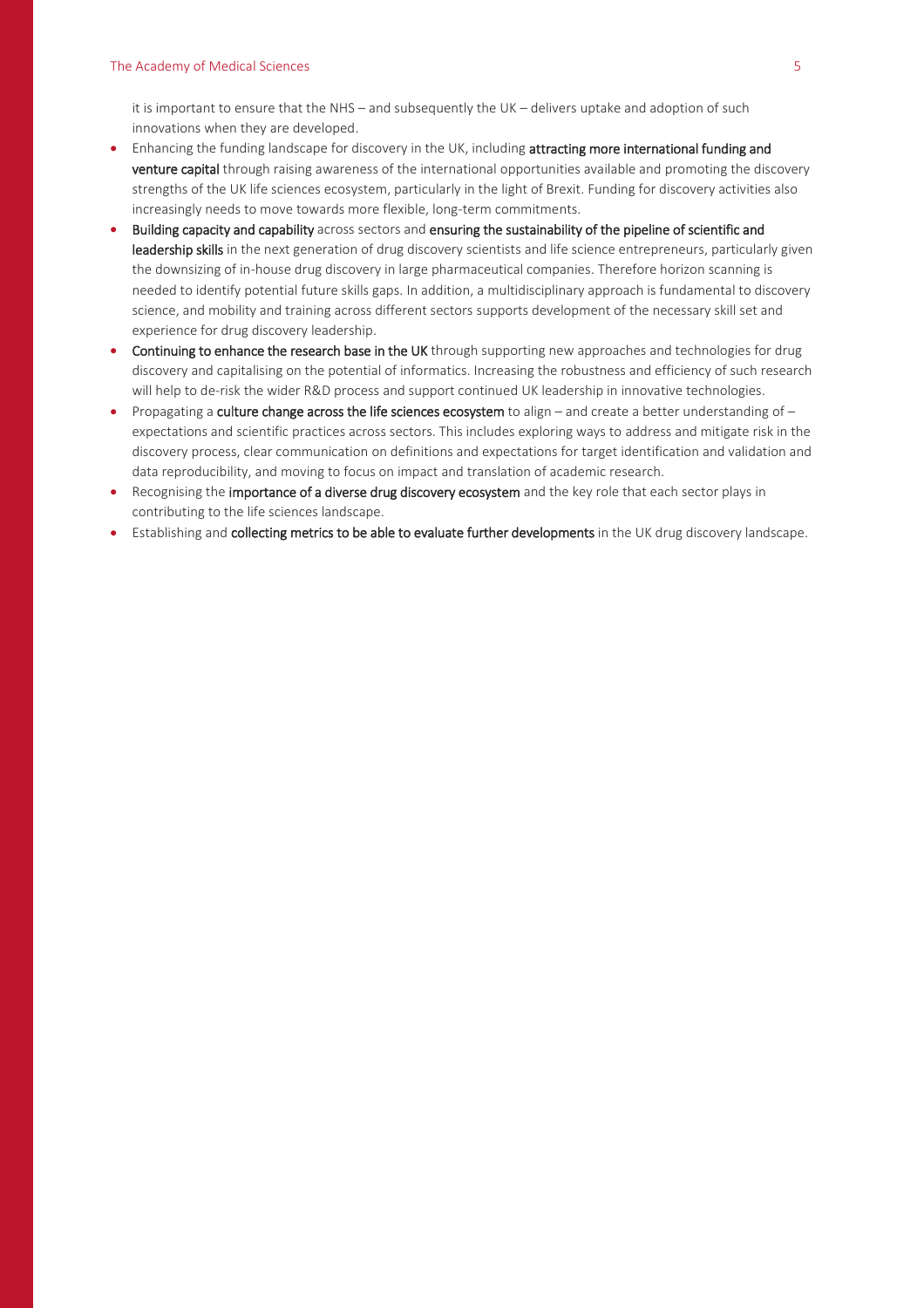## Introduction

 $\overline{a}$ 

The UK has a strong history of innovation in drug discovery. From Alexander Fleming's discovery of antibiotics to development of monoclonal antibody treatments, UK drug discovery has contributed to huge improvements in medicines development and healthcare. With the evolution of the drug discovery landscape at both a UK and global level, it is important to ensure that the UK can continue to respond to this rapidly changing environment.

The strengths of UK drug discovery are founded on a complex landscape of excellence across academia, industry and the national healthcare system (NHS). As noted by Professor Herbie Newell FMedSci, co-chair of the workshop on 'The UK drug discovery landscape', the UK punches well above its weight in academic success proportional to both funding and population size. In addition, the biopharmaceutical industry is the largest investor in research and development (R&D) in the UK, and the UK has notable strengths in its single national healthcare system, and patient and public engagement.<sup>2</sup> Together, this landscape should provide the expertise, resources and culture to reach the critical mass necessary for truly innovative biomedical research that bridges the translational gap, and there is an opportunity to capitalise on these strengths to ensure that the UK remains at the forefront of global R&D.

Approaches to preclinical drug discovery are changing with a shift to more collaborative and open models as part of the overall process, combined with an increasing recognition of the scientific complexity of disease and need for stratification. This is embedded within the wider context of shifting patient demographics and rising burdens on healthcare systems such as constrained healthcare budgets and changing commercial environments. These changes

<sup>2</sup> Association of the British Pharmaceutical Industry (2016). *Open for Innovation: UK Biopharma R&D Sourcebook 2016.* [http://www.abpi.org.uk/our-work/library/industry/Documents/Open\\_for\\_innovation\\_ABPI\\_Sourcebook\\_2016.pdf](http://www.abpi.org.uk/our-work/library/industry/Documents/Open_for_innovation_ABPI_Sourcebook_2016.pdf)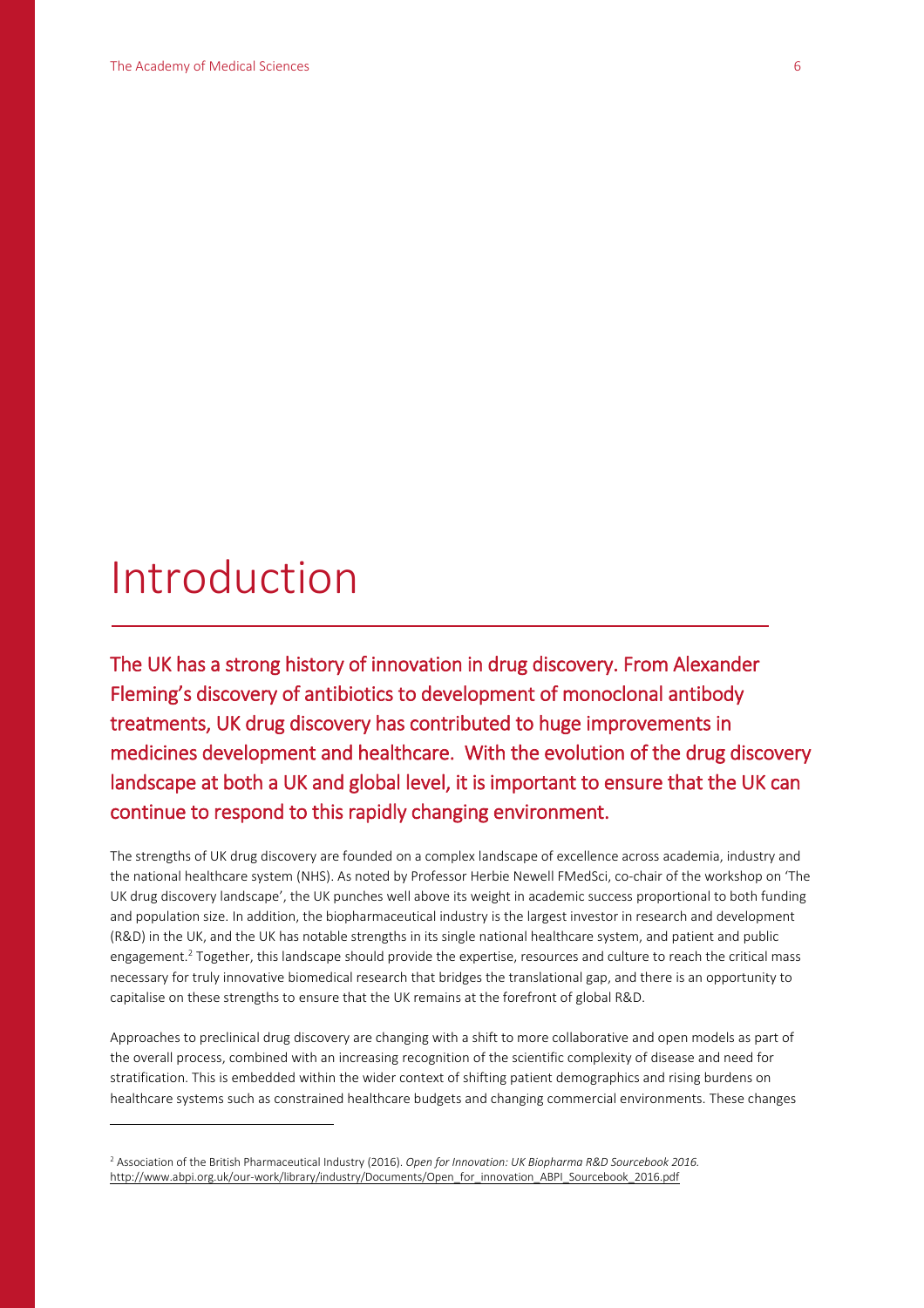#### The Academy of Medical Sciences 7

 $\overline{a}$ 

bring new challenges for the UK within the global setting; to adapt and respond to ensure the future sustainability of the drug discovery process including its workforce. A cross-sector, multidisciplinary approach will be essential to addressing such challenges. A recent report commissioned by the ABPI illustrated these changes in the preclinical drug discovery landscape, providing an evidence base to underpin future approaches and policy decisions.<sup>3</sup>

Therefore, on 17 October 2016, the Academy and the ABPI convened a FORUM workshop on 'The UK drug discovery landscape', building upon previous discussions from a meeting held by the Wellcome Trust and the Medical Research Council on the academic and funders' perspective of drug discovery in the UK. The workshop brought together key stakeholders from across industry, academia, charities, regulatory bodies and Government, amongst others, to explore the findings of the ABPI report and identify challenges and ways forward for drug discovery in the UK. The morning session comprised scene-setting presentations from different stakeholders on their perspectives of the drug discovery landscape which can be found within Annex 1.These presentations were followed by in-depth discussions in the afternoon focused on some of the key themes from the ABPI report and the body of this report explores these emerging themes and proposed next steps from the meeting. The participant list is in Annex 2 and the meeting agenda in Annex 3.

We would like to thank Professor Herbie Newell FMedSci, Emeritus Professor of Cancer Therapeutics at Newcastle University, and Dr Neil Weir, Senior Vice President of Discovery at UCB, for co-chairing the event, and the speakers and participants for their active contributions throughout the meeting.

<sup>&</sup>lt;sup>3</sup> The Association of the British Pharmaceutical Industry (2016). *The changing UK drug discovery landscape*. [www.abpi.org.uk/our](http://www.abpi.org.uk/our-work/library/industry/Documents/the-changing-UK-drug-discovery-landscape.pdf)[work/library/industry/Documents/the-changing-UK-drug-discovery-landscape.pdf](http://www.abpi.org.uk/our-work/library/industry/Documents/the-changing-UK-drug-discovery-landscape.pdf)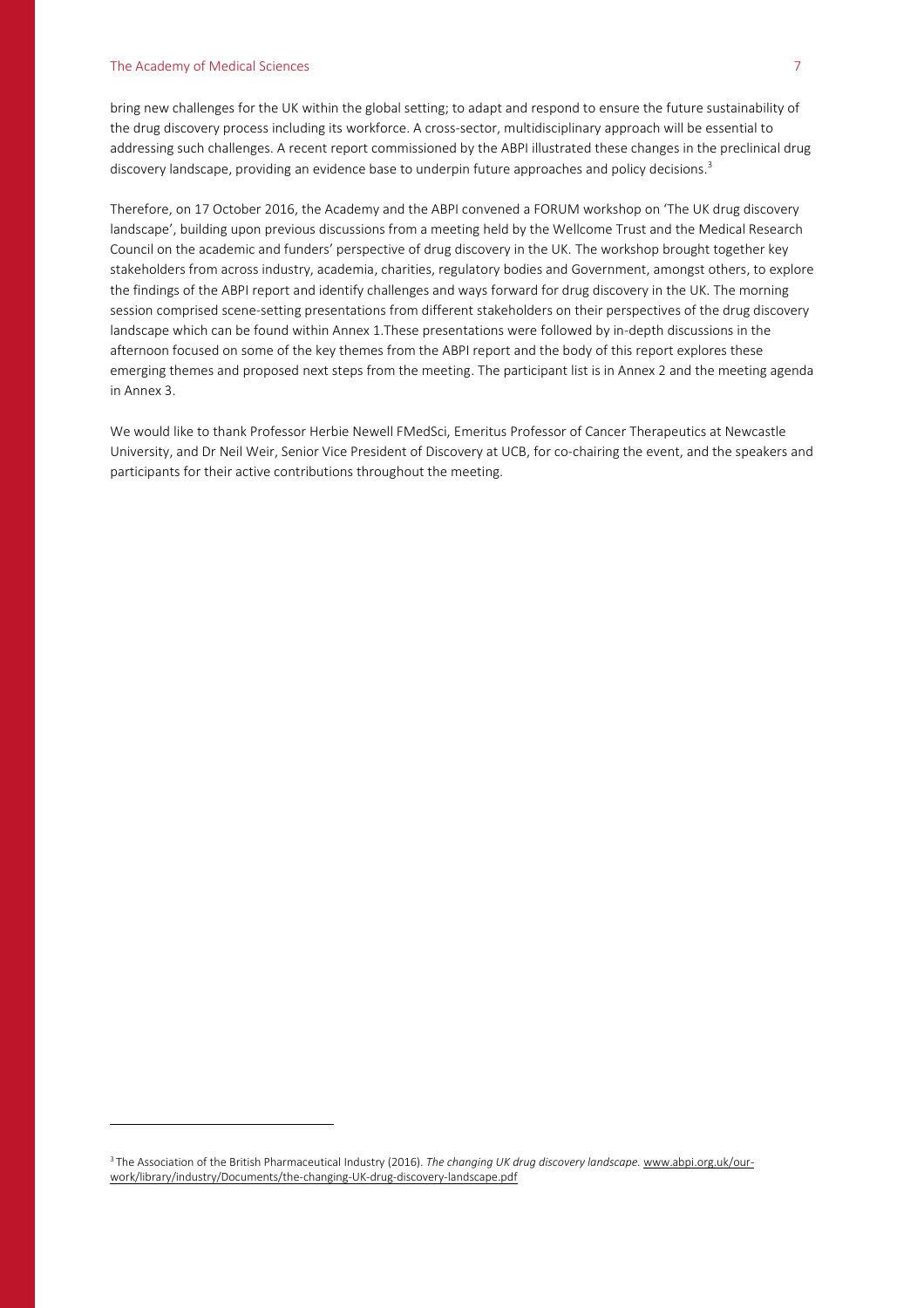## Enhancing the UK drug discovery landscape

Over the past decade, the UK drug discovery landscape has experienced a shift towards a more a collaborative model across both sectors and disciplines; increasing adoption of open innovation and new funding approaches; developments in technological and scientific capabilities; and a drive towards a more patient-centric approach. Delegates discussed the importance of integrating drug discovery into a broader industrial strategy for the life sciences, and explored ways to build upon the current environment to ensure that the UK maintains its world-leading offering in drug discovery.

## Collaboration

Collaboration and open innovation are becoming increasingly important in the UK drug discovery ecosystem, which is increasingly moving towards a partnership, outsourced approach for access to expertise and better integration across sectors. This is demonstrated by the rapid expansion of the contract research organisation (CRO) sector and growing number of cross-sector collaborations in the UK. Delegates discussed how the UK environment could further support and facilitate such a networked approach to drug discovery.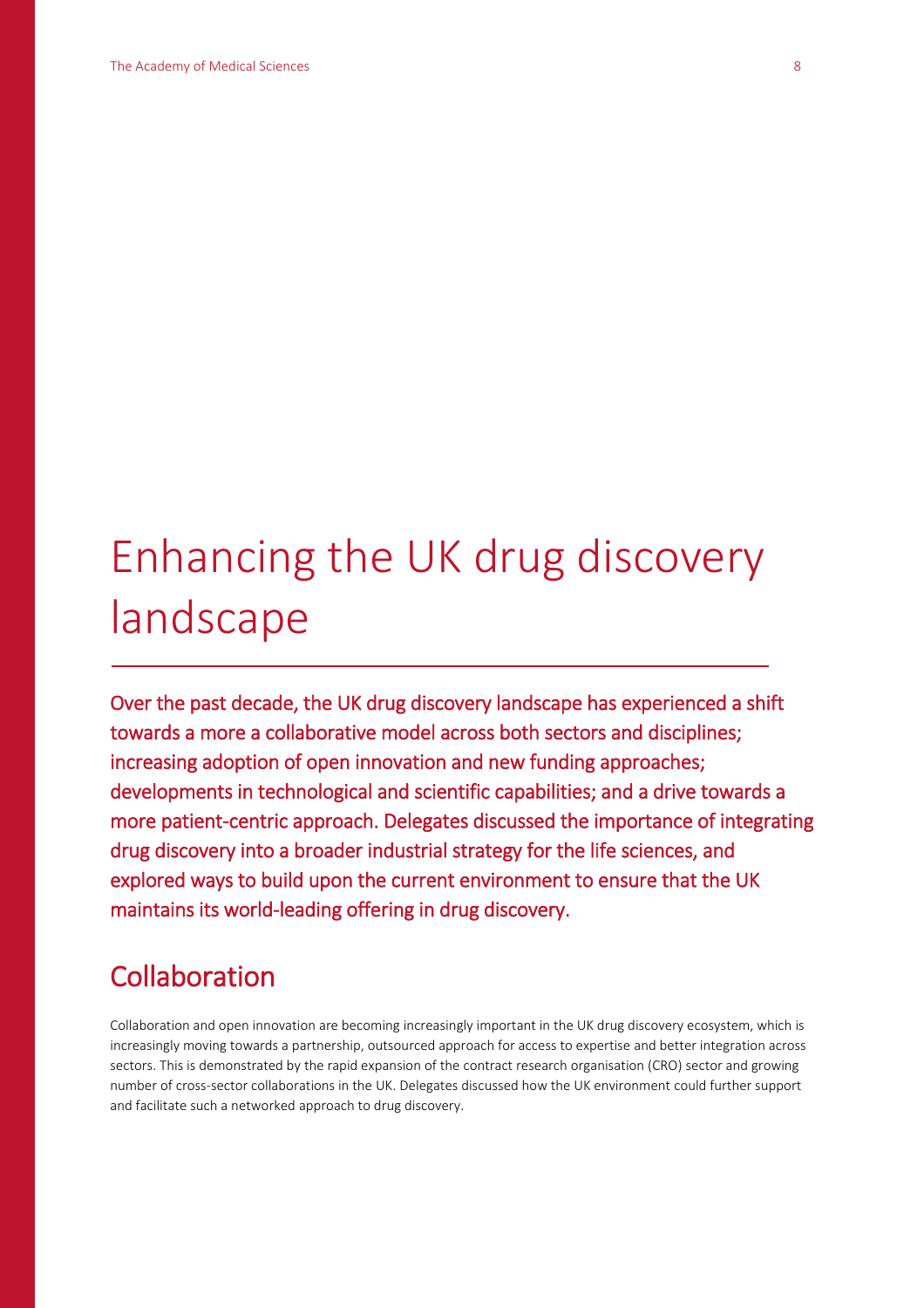#### Open innovation frameworks

Delegates discussed the benefits of an open interface across organisations and sectors to facilitate innovative approaches to drug discovery and sharing of data, resources and expertise on both a national and international level. Large-scale open innovation centres were seen to play an important role in supporting open innovation by decreasing the 'activation energy' for collaboration, and by bringing together scientists from different organisations or groups in physical proximity. For example, at the Francis Crick Institute the laboratories are arranged to facilitate interaction of scientists between research groups, including between academic and industry groups, which is expected to facilitate sharing of scientific data and ideas as well as provide opportunities for skills development. Another example of an innovative model is the UCB Technology Platform Access Programme for antibody discovery where UCB has partnered with the Medical Research Council to enable scientists to work in collaboration with industry and use the company's antibody platform capabilities.<sup>4</sup> However, the potential risk for open innovation centres to become closed in themselves, and the need for them to remain open to further interaction across the national and international landscape, was highlighted.

Public-private partnerships (PPP) are increasingly used as long-term collaborative arrangements across sectors and it was confirmed that these play an important role in managing high risk research through distributing risk across multiple partners and sectors. In addition, it was considered that PPPs offer a particular opportunity in underfunded disease areas where a temporary bridge between blue sky, not-for-profit and industry research may drive renewed drug discovery success. For example, it was proposed that this model could be useful in dementia to overcome recent lack of progress (which has reduced confidence and funding) by demonstrating market potential. The Structural Genomics Consortium (SGC) and the TB Alliance have used the PPP model highly successfully in this way, to catalyse research through partnerships across sectors.<sup>5</sup>

The Innovative Medicines Initiative (IMI), the world's largest medical research PPP funded jointly by the European Commission and the European Federation of Pharmaceutical Industries and Associations, was discussed as a key mechanism which has supported international and cross-sectoral collaboration in Europe. It was highlighted that a focus on funding streams and initiatives which incentivise and support international collaboration should be maintained following Brexit.

Some delegates considered whether the impact and efficiency of drug discovery could be maximised by focusing on the different strengths of individual sectors along the pathway; for example, whether academia should focus on strengths in fundamental discovery science and industry on development research. However, it was argued that despite a need to understand key strengths and maximise these, different sectors bring complementary expertise along the discovery and development pathway. Therefore rather than fragmenting the pathway, equipping all sectors with a better understanding of the whole process and their role within this would support effective collaboration and strengthen discovery pathways. In addition, while there has been an expansion of smaller organisations and CROs, there has also been a reduction in the numbers of scientists working in larger biopharmaceutical organisations. This reduction has released highly trained expertise into smaller start-ups and PPPs but is more a 'one off' skill injection rather than a steady state source of these skills. This potential sustainability challenge is covered under 'Building capacity and capability'.

<sup>4</sup> [www.mrc.ac.uk/news/browse/mrc-and-ucb-join-forces-to-offer-access-to-ucb-s-novel-antibody-discovery-platform/](http://www.mrc.ac.uk/news/browse/mrc-and-ucb-join-forces-to-offer-access-to-ucb-s-novel-antibody-discovery-platform/)

[www.tballiance.org/](http://www.tballiance.org/)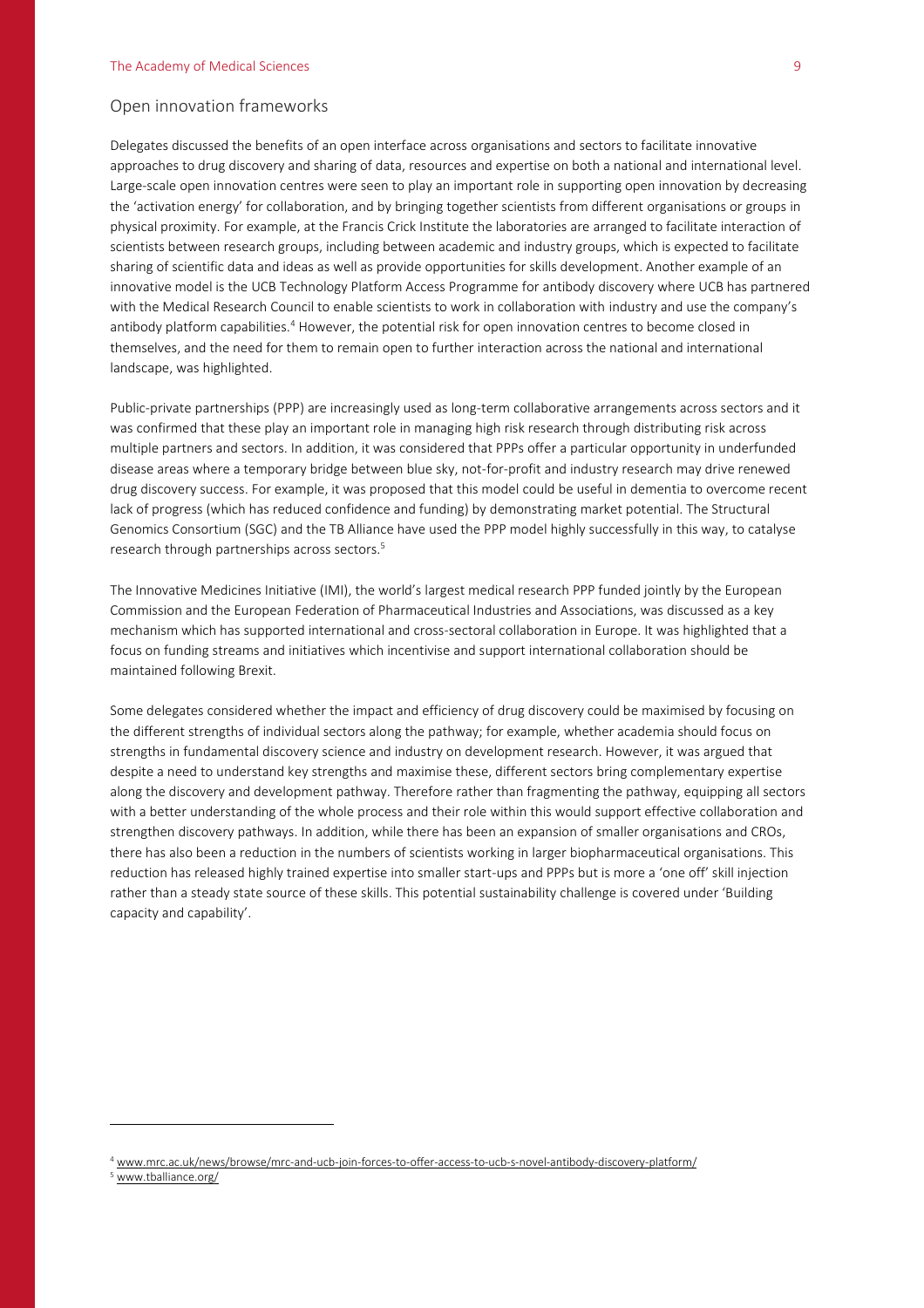## Case study: SGC public-private partnership

The Structural Genomics Consortium (SGC) is a highly successful not-for-profit PPP model for advancing drug discovery science, specifically in less well-studied areas of the genome.<sup>6</sup> An international network of academia, industry and charitable organisations, amongst others, works collaboratively as part of the SGC to characterise selected target proteins of biomedical importance. Any data generated on these targets as part of the consortium is made publically available through an open source approach, which enables widespread dissemination of the science to facilitate drug discovery research. Notably, some of the findings from the SGC have included elucidating the structure and functional characterisation of TNIK protein, a schizophrenia target, as well as characterisation of various potential drug targets such as methyl-lysine binding proteins with potential relevance to cell reprogramming and regenerative medicine.

#### Driving open innovation through data sharing

Delegates explored how data sharing can facilitate innovation, and the challenges of managing Intellectual Property (IP) effectively and appropriately in an open drug discovery landscape. Concern was expressed that over-protection of raw data – which may not be as valuable as perceived – can cordon off areas of disease research, and there is a need to protect against such data wastage. Some delegates held the opinion that IP arises from how information on a target is used, rather than which targets are being researched. Therefore it was proposed that one possible mechanism to reduce unnecessary duplication of research could be to establish a mechanism by which the vast amounts of early biological data collected on 'failed' drugs or de-validated targets can be made available.

It was also suggested that a top-level repository could be established to share targets which are being, or have been, studied. A 'pay to play' model (contributing data in order to be able to use the resource) could incentivise participation, and further consideration would need to be given to appropriate design and incentives to facilitate the participation of different sectors (academia, industry etc,). Delegates suggested that this model could be first piloted amongst academia and then opened to the wider life sciences ecosystem as appropriate. The repository could build a knowledge sharing platform for drug discovery, with significant efficiency savings through preventing unnecessary duplication of research and facilitating the identification of collaborative opportunities in areas of mutual interest. This wider forum could be based upon the open source, pre-competitive model used at the SGC.

There are several important existing repositories of patient data, the most notable of which is the NHS itself alongside other large data resources such as the UK Biobank and the Francis Crick Institute. Delegates noted, in particular, the value of linking genomic and other 'omic' data and clinical phenotypic data. Linkage between NHS and other data repositories could capitalise on this potential but will require better standardisation of data capture, storage and sharing practices. It was advised that enhancing data sharing and linkage systems and making them accessible for testing medicines on a global level could attract global investment, and implementing such a data sharing ecosystem presents a real opportunity for the UK.

#### Integration with the NHS

As a single centralised healthcare system the NHS offers a unique ecosystem to support clinical target identification

<sup>6</sup> [www.thesgc.org/](http://www.thesgc.org/)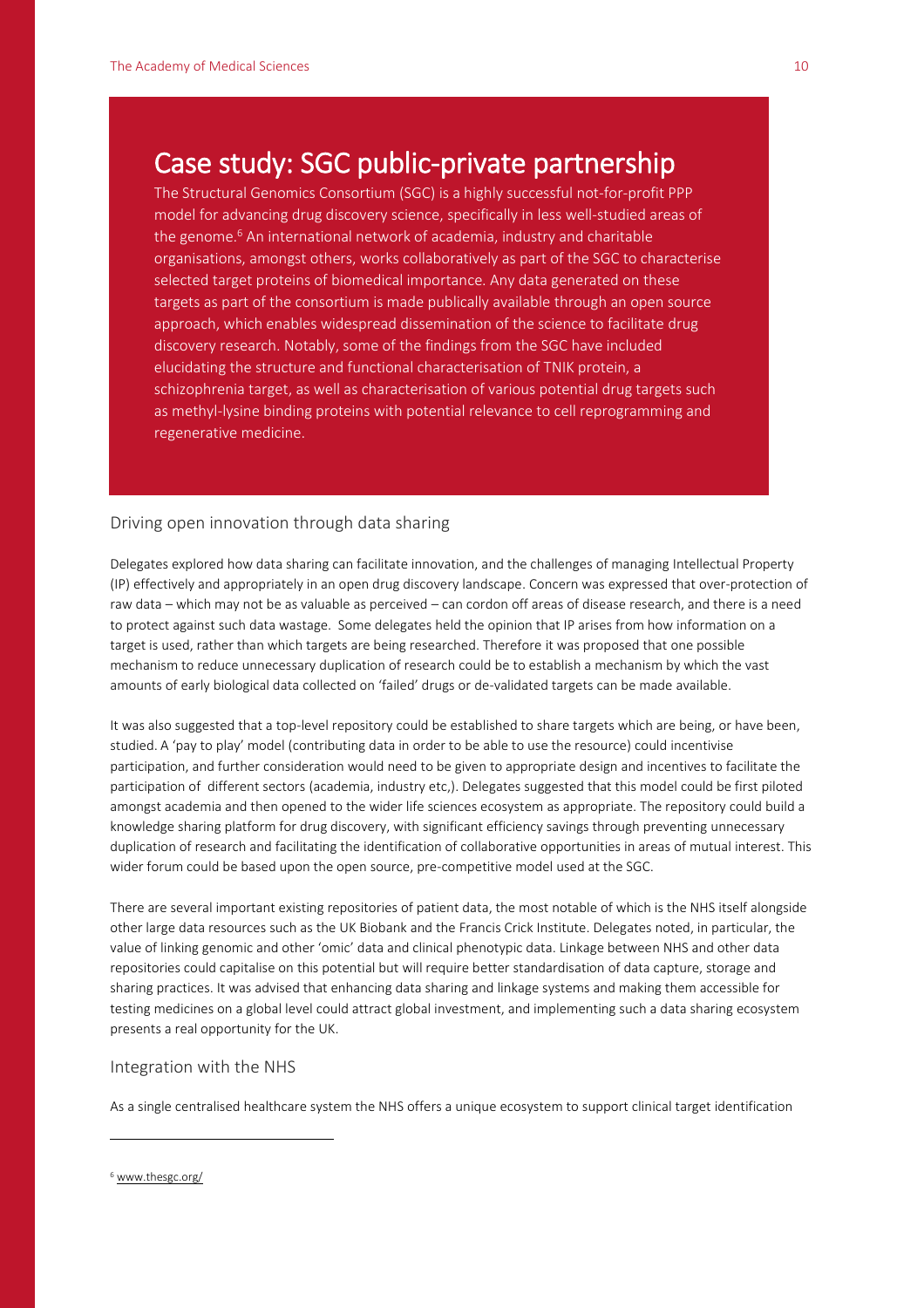#### The Academy of Medical Sciences 11 and 2008 12 and 2008 12 and 2008 12 and 2008 12 and 2008 12 and 2008 12 and 2008 12 and 2008 12 and 2008 12 and 2008 12 and 2008 12 and 2008 12 and 2008 12 and 2008 12 and 2008 12 and 200

and validation through building a rich repository of patient data and opportunities for experimental and translational medicine. It could thus be a significant attraction for global investment in the UK.

There is potential for better integration of the NHS within the broader discovery landscape, which would ensure that drug discovery is fully aligned to patient and clinician needs. Despite the NHS acting as one overarching system, it is comprised of many fragmented components that could be better linked to facilitate collaboration, particularly with global companies who may be less familiar with the structure of the UK health system. This should build on the work of the National Institute for Health Research Biomedical Research Centres (BRCs) and Translational Research Partnerships and Collaborations, which offer particular opportunities for translational and experimental medicine and target validation, and could be further integrated into their local drug discovery landscape through collaborations and regular interactions.

Delegates illustrated the importance of NHS patient data for directing drug discovery and reducing R&D failure by enabling stratification of patients and disease, identification and verification of targets, development of biomarkers (or surrogate markers) for further stratification, proof of mechanism and later, proof of concept. The use of NHS data raises important challenges surrounding data governance and consent and it is important that stakeholders from across the drug discovery landscape engage with public discussions and concerns to facilitate the appropriate use of patient data in medical research. It was suggested that the population sequencing initiatives in Iceland could be used as exemplars for achieving this engagement.<sup>7</sup>

Involvement of clinicians and patients in early drug discovery is vital for shaping R&D. Greater awareness and understanding of the drug discovery process, and how this is changing, would support integration of the NHS into the drug discovery landscape and facilitate target validation through clinical collaborations. It was suggested that for clinicians and other healthcare professionals, education around drug discovery should be integrated into training at every level. In addition, clinician understanding could be furthered through industrial work placements, targeting both early career medics and clinical academics and lecturers using 'out-of-programme' opportunities to do industrial placements. It was determined that rigidity in clinical training requirements and associated timescales currently restricts such opportunities. However, with a single training system for clinicians, the UK is well-placed to introduce more flexibility and incentives into training to encourage collaboration and involvement in drug discovery. Again, this could build on and extend the engagement currently facilitated via the BRCs.

### **Opportunities**

 $\overline{a}$ 

- Encourage open innovation practices and collaborative ways of working across sectors through: sharing best practice and examples of success; increasing awareness of existing platforms and opportunities to engage; facilitating relationship building to enable the development of new opportunities; and considering opportunities for new open innovation and interdisciplinary platforms.
- Consider establishing a pre-competitive data sharing forum for sharing drug discovery data. For example, this might list who is working on different targets and could first be piloted amongst academia.
- A long-term approach to better integrate NHS staff and patients in early drug discovery is needed, building on the work of the BRCs. For example, further training on drug discovery and development for healthcare professionals, opportunities to contribute to discovery research, or training/placement schemes with industry, could be developed.

<sup>7</sup> Gudbjartsson DF, *et al.* (2015). *Large-scale whole-genome sequencing of the Icelandic population.* Nature Genetics 47, 435-444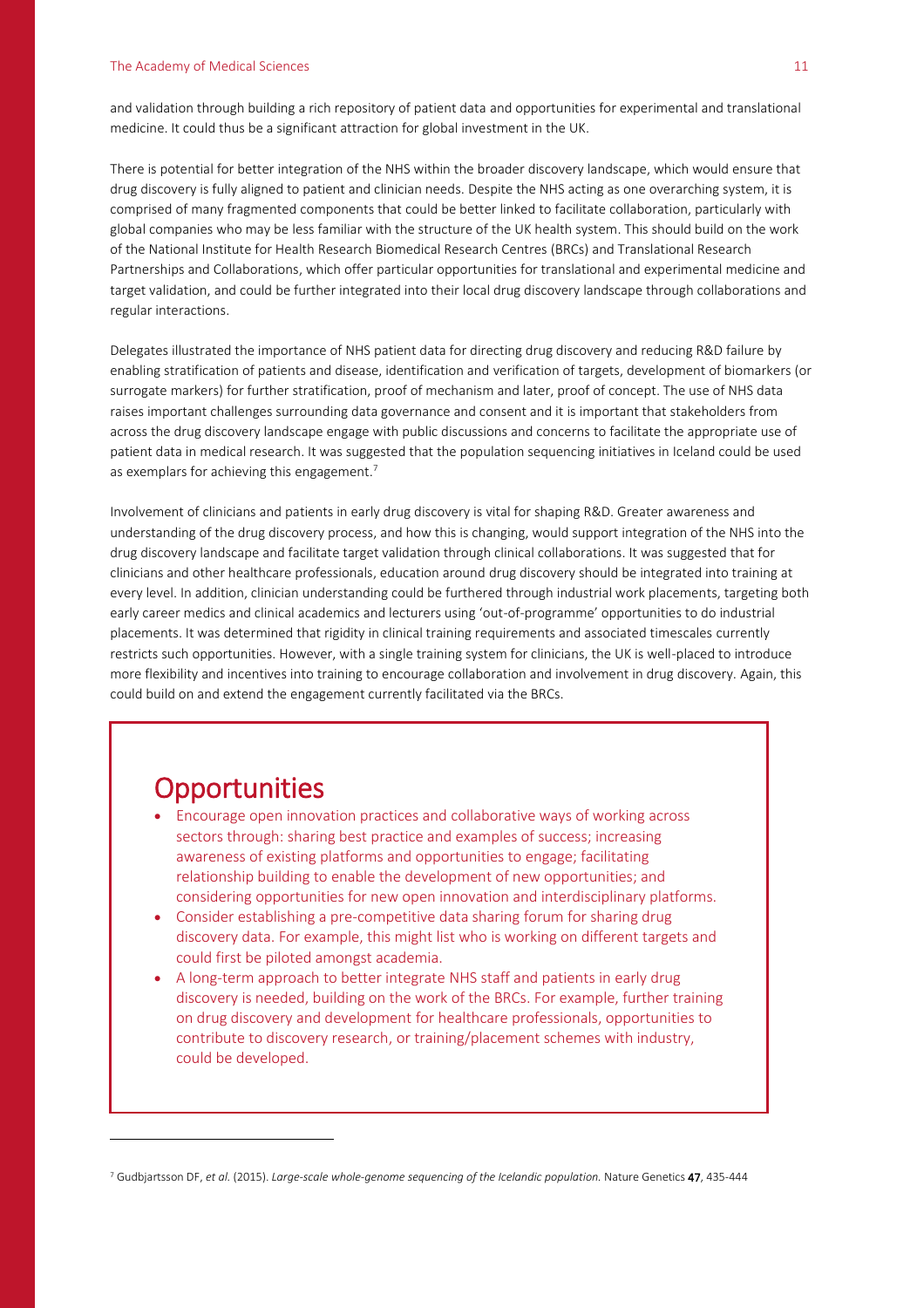## Funding Models

There is a vibrant funding landscape for drug discovery in the UK with significant investment particularly in early discovery activities. However, participants felt that proportionally there is less venture capital investment and diversity of funding opportunities for drug discovery in the UK than for its main competitor, the US. Therefore delegates agreed on the need to attract more private investment to the UK as well as developing alternative models for better using existing funding to fill this gap.

#### Private and market finance

Venture capital (VC) is an important source of funding for biotech companies in the US and offers potential for expanding large-scale investment in the UK. This is particularly pertinent for small and medium sized enterprises (SMEs) which are sometimes required to provide ever increasing levels of drug/target data before large pharmaceutical companies take research forward. VC investment in drug discovery requires long-term financial commitment and delegates agreed that, whilst increases in VC fund availability have been seen in the UK in recent years, proactive measures should be taken to attract and grow this funding in, and from outside of, the UK. The importance of public funding in the form of the Biomedical Catalyst was also highlighted, and the continuation of this scheme was welcomed.

A further challenge to biotechs accessing finance in the UK is the lack of a sustainable UK public market when compared to the offerings available in the US. This can be a barrier to the public listing of companies, which limits the options for growth for UK biotechs and their investors. This may drive the strategy of biotechs in the UK towards selling assets, limiting their growth and development into medium-sized companies. In contrast, easy access to public markets in the US provides companies with more straightforward options to either list or sell.

#### International funding streams

The UK drug discovery landscape competes effectively at a global level, attracting and maintaining significant R&D investment from global biopharmaceutical companies as well as large scale overseas investment including private financing and grants from sources such as the National Institutes of Health, which provide important revenue and increase international profiles for biotech and CROs. It was argued that academic and small company researchers would benefit from a better understanding of the potential international funding opportunities available, which could help them to attract further international funding.

On the other hand, the complex drug discovery landscape in the UK can be challenging to navigate for non-UK organisations and so delegates indicated support for a national database or 'map' of discovery work in the UK, which could facilitate entry and interaction with the UK drug discovery landscape for overseas investors and funders The Knowledge Transfer Network have produced a UK Medicines Discovery UK Landscape interactive tool which provides a useful starting point.<sup>8</sup> Although the usefulness of such a one stop shop was recognised, it was cautioned that previous attempts to develop such a resource have stalled and that it would quickly become out-of-date without constant monitoring.

In addition, delegates cited the importance of EU funding streams for discovery research such as IMI and the Seventh Framework Programme (FP7) as well as investment streams for small companies such as from the European Investment Bank. Delegates welcomed the Government's commitment to ensure continued funding for any ongoing EU projects beyond the UK's departure from the EU, but reiterated the need to maintain access, or build sustainable investment of similar value, to ensure continuation of these activities beyond this time.

<sup>8</sup> <http://mdlandscape.ktn-uk.org/>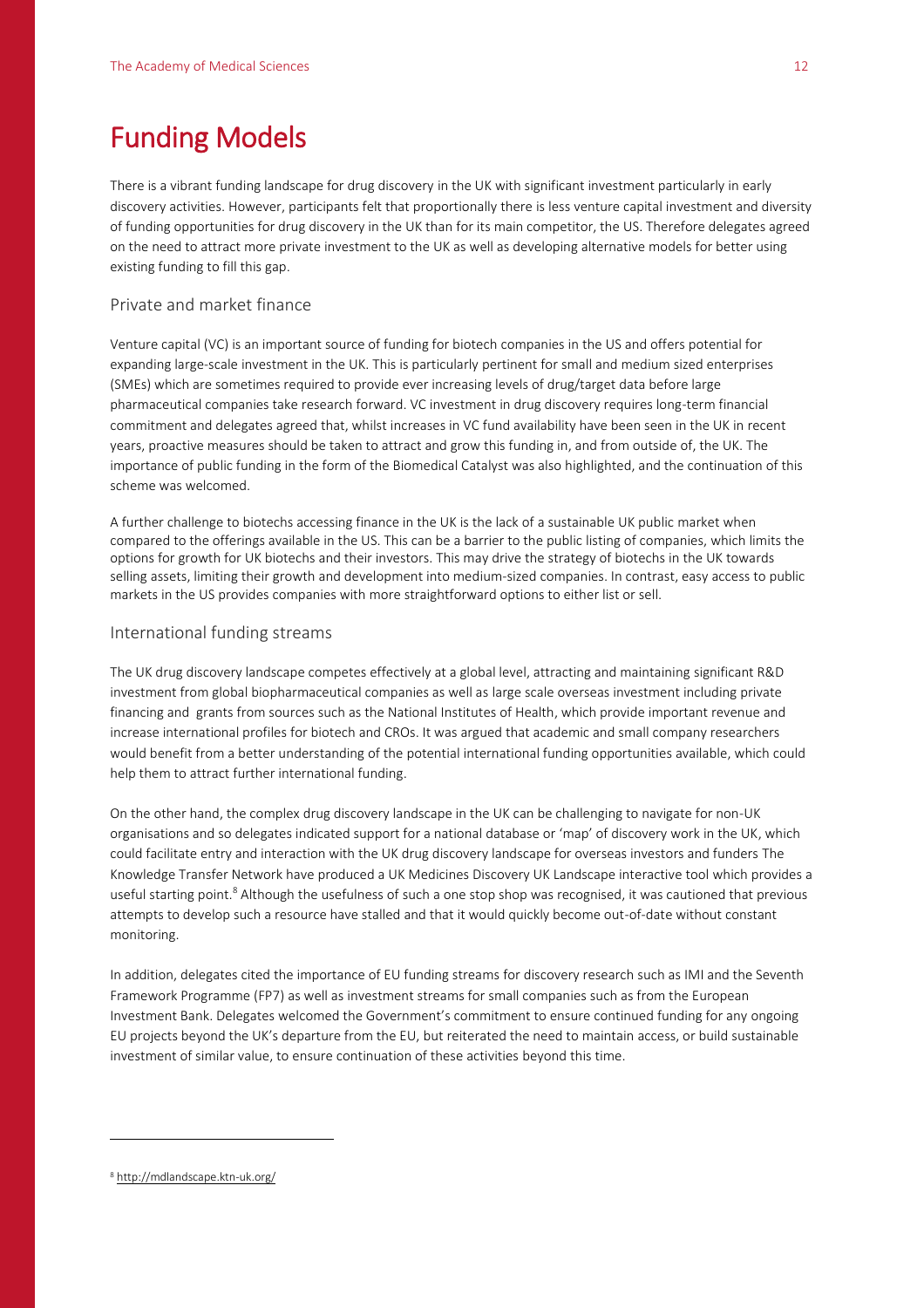#### Changing grant structures

Delegates proposed that a proportion of research grants should reflect the changing discovery landscape with a shift towards longer-term, more flexible programmatic commitments such as consortia-based arrangements, to mirror the length of time and adaptability required for drug discovery rather than smaller, project-based grants. It was noted that this would not only encourage investment in innovation and reduce administrative burdens but would also facilitate the recruitment and retention of the best scientific talent. In addition, delegates described the need to define longterm translational aims in grant applications as challenging for some early research and there needs to be sufficient flexibility to balance these needs with academic strengths in basic science. Grant funding structured around a portfolio of research was proposed as a valuable alternative to short-term funding streams and this flexible portfolio approach is implemented at the Francis Crick Institute, enabling researchers to move between projects and pursue the most promising science. Finally, it was proposed that changing grants for biotech and CRO start-ups to increase availability of initial funding would support company growth, better facilitating sustainability by avoiding the current 'pay as you go' approach.

### **Opportunities**

- Building a better understanding of international funding opportunities amongst the UK drug discovery stakeholders, complemented by providing a clearer picture of the UK ecosystem for international funders through open innovation events and relationship building.
- Call on Government to ensure sustainable funding for drug discovery including collaborative work, particularly in the context of any funding changes following the UK's departure from the EU.
- Propagating a culture change in funding for discovery activities to establish more flexible, long-term financial and resource commitments.

## Building capacity and capability

Skills development – building a sustainable workforce

 $\overline{a}$ 

With the shift away from in-house activity in pharmaceutical companies towards an increasingly outsourced and collaborative approach, there is a risk that there may be significant skills gaps in drug discovery in the future. Indeed, skills gaps are already being reported. In particular, skills identified as difficult to recruit included those in complex *invivo* disease models; translational clinicians and experimental medicine; medicinal chemists; informaticians; data scientists; and DMPK skills.<sup>9</sup> Overall, there is a lack of clarity across sectors about the skills and training routes available to fill these gaps and it was proposed that establishing a standard minimum level of competence would facilitate recruitment of expertise needed for drug discovery. It was suggested that there is a role for learned societies in supporting the development of these skills, such as the work of the British Pharmacological Society in addressing areas such as *in-vivo* training.

As well as identifying current skill gaps, it is vital to anticipate the skills needed by the next generation of drug discovery scientists (both scientific and 'softer' skills). The importance of ensuring the sustainability of this future

<sup>9</sup> The Association of the British Pharmaceutical Industry (2015). *Bridging the skills gap in the biopharmaceutical industry.*  [www.abpi.org.uk/our-work/library/industry/Documents/Skills\\_Gap\\_Industry.pdf](http://www.abpi.org.uk/our-work/library/industry/Documents/Skills_Gap_Industry.pdf)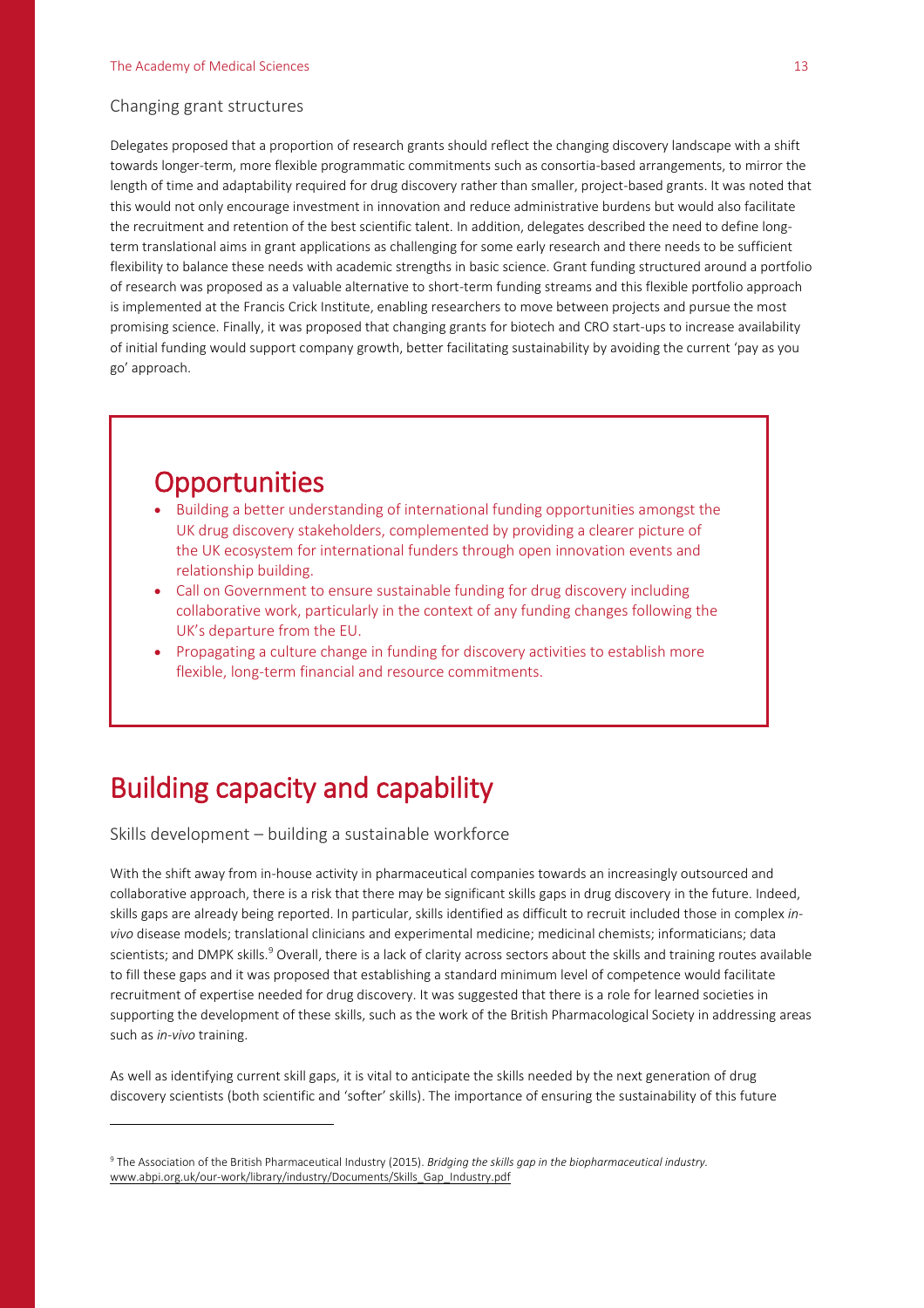#### The Academy of Medical Sciences 14

repertoire of skills was expressed, as whilst skills such as medicinal chemistry are currently found in academic drug discovery units, biotech and CROs, much of this workforce was originally trained in large companies who now have less in-house capacity in the UK. In the future pipeline, a broader range of partners may be needed. However, there were also concerns about whether there is sufficient resource and stability within SMEs and CROs to nurture and train such researchers across the breadth and depth of drug discovery, and in drug discovery leadership and decision making. A possible solution suggested was partnering of biotechs to create sustainable clusters able to support shared training placements for scientists to learn both scientific and project management/leadership skills. Universities will also play a key role in delivering high-quality scientific discovery training.

Delegates emphasised that ensuring access to international talent is central to maintaining a high quality and diverse skill set in drug discovery in the UK and, in the light of Brexit, it is important to ensure that the UK can continue to recruit, and engage with, the best talent from abroad.

#### Fostering cross-sector discovery skills

There was strong agreement that the drug discovery ecosystem in the UK is underpinned by an outstanding academic research base, and delegates emphasised the need to continue building on this through long-term strategy and investment. In addition, the importance of supporting and enabling academia to deliver discovery activities– in some cases – to industry standards was emphasised. The value of industrial placements and internships in developing such scientific capabilities alongside softer skills such as leadership and entrepreneurship was discussed. Although there are a variety of frameworks to build these skills, it was suggested that this may be a gap where biotechs or CROs could be supported and incentivised to offer more such placements. Delegates explored specific opportunities for developing skills along the career pathway:

- Strong support was voiced for undergraduate sandwich placements in industry. Apprenticeships may also become a more important component of industrial skills development, especially for graduate level apprenticeships. It was felt that companies should be made more aware of the apprentice levy and how to best use it to fill the skills gap.<sup>10</sup>
- For PhD students there was support for mirroring initiatives such as CaSE studentships which provide experience of, and training to, industry standards and ways of working.<sup>11</sup> It was noted that even longer periods of experience in industry with a view to more long-term mobility would be valuable.
- Long-term collaborative initiatives between individual companies and academic institutions also offer significant scope for industrial investment in capability building. For example, the North West Centre for Advanced Drug Delivery, a partnership between AstraZeneca and the University of Manchester, facilitates close collaboration between academic researchers and industry scientists, and the University of Oxford's Doctoral Training Centre offers opportunities for joint industry-academia collaborative projects across various industry partners.<sup>12,13</sup>
- At later career stages, concern was expressed about the lack of industry engagement with post-doctoral researchers. Delegates argued that this has occurred largely due to the academic training structure alongside a lack of career advice for early career researchers. This could be avoided by early industry engagement on career options and through effective networking. In addition, delegates highlighted the benefits of mentoring schemes involving senior scientists with experience from across sectors, and initiatives such as the Young Entrepreneurs Scheme which are responding to the need for 'soft' skills.<sup>14</sup>

#### Sector permeability and mobility

There was consensus on the benefits of improving long-term bilateral permeability between sectors at all career stages to foster shared language as well as skills and knowledge that enhance drug discovery and drive further collaboration. Overall, the need for a more mature interface between sectors was recognised to develop the discovery

 $10$  The apprentice levy requires all employers operating in the UK with a pay bill over £3 million each year to invest in apprenticeships. The levy will reflect 0.5% of an employer's annual pay bill and must be spent within 18 months.

[www.gov.uk/government/publications/apprenticeship-levy-how-it-will-work/apprenticeship-levy-how-it-will-work](http://www.gov.uk/government/publications/apprenticeship-levy-how-it-will-work/apprenticeship-levy-how-it-will-work) <sup>11</sup> [www.bbsrc.ac.uk/skills/investing-doctoral-training/case-studentships/](http://www.bbsrc.ac.uk/skills/investing-doctoral-training/case-studentships/)

<sup>12</sup> <http://research.bmh.manchester.ac.uk/nowcadd/>

<sup>13</sup> [www.dtc.ox.ac.uk/](http://www.dtc.ox.ac.uk/)

<sup>14</sup> [www.biotechnologyyes.co.uk/biotechnologyyes/index.aspx](http://www.biotechnologyyes.co.uk/biotechnologyyes/index.aspx)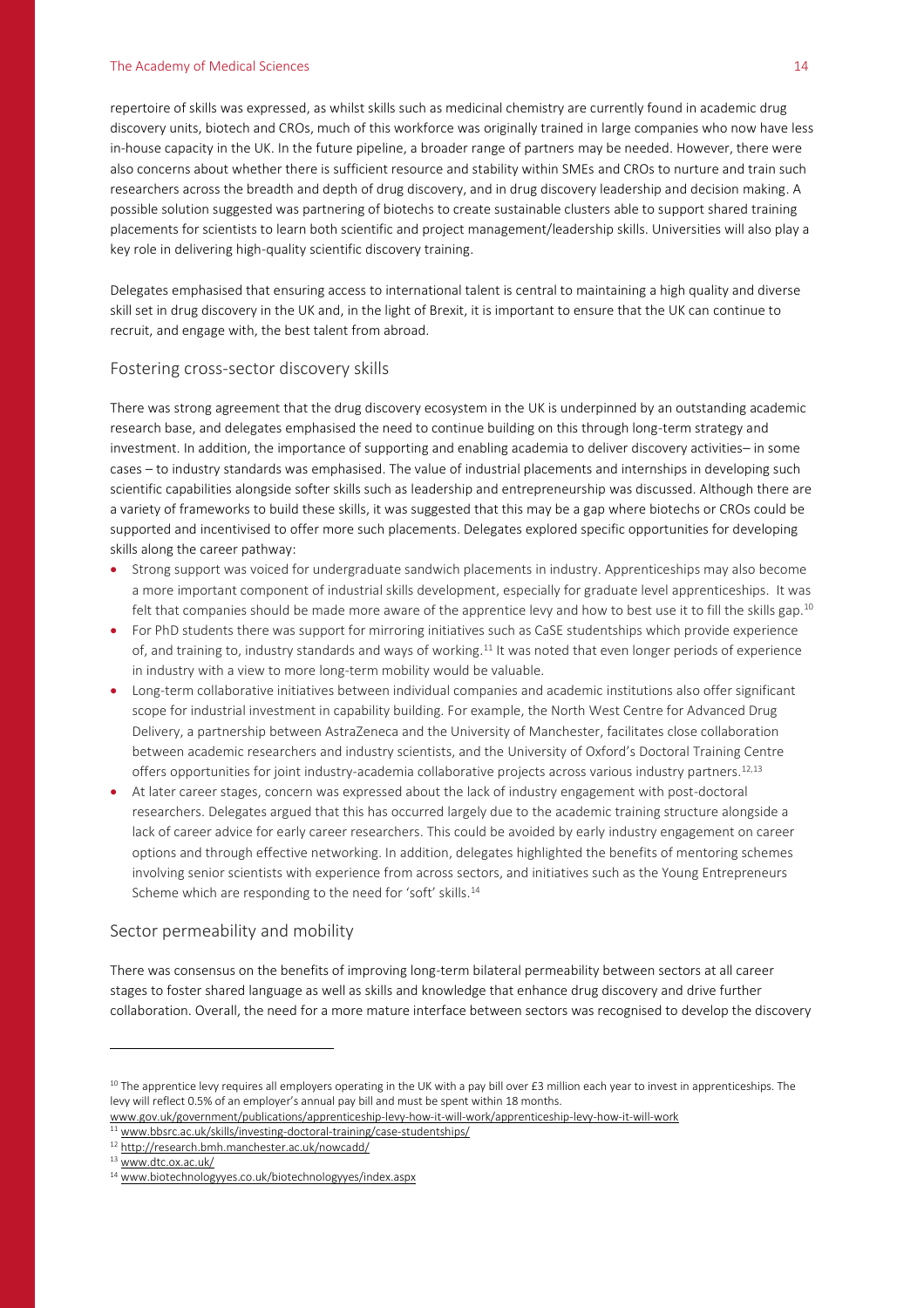workforce, and it was suggested that it would be useful for industry to continue to shift away from piecemeal funding and inflexible grants, with academia moving towards more standardised training and work practices. Some of the barriers to permeability across sectors can be overcome through a wider culture change as described later.

It was suggested that mobility schemes can be built on initiatives such as the Immunology Catalyst at GSK which enables academic immunologists to work at GSK alongside industry scientists, allowing access to GSK's platforms whilst retaining ownership of IP and enabling the scientists to return to their institutions after a few years.<sup>15</sup> Institutes such as the Francis Crick have similar interchangeable arrangements for both industry and academic researchers. Secondments and networking opportunities also allow established researchers to permeate new sectors and, crucially, bring back knowledge and experience upon reintegration. For those earlier in their careers, the benefits of cosupervision of PhD students by both academia and industry representatives was described, potentially through the expansion of models such as the Royal Society Industry Fellowships which facilitate collaborative projects across industry and academia. More permanently, it was highlighted that there should be clear routes by which industry experts can enter academia and for academic professors to enter industry through joint appointments or as visiting lecturers/advisers. Changes in academic and industrial culture, and understanding of the two, will strongly support such mobility as well as collaboration, as discussed further below.

## Case study: Stevenage Bioscience Catalyst

The Stevenage Bioscience Catalyst is a successful example of promoting sector permeability in a bilateral manner. It is an open innovation bioscience campus jointly supported by the Department for Business, Energy and Industrial Strategy, GlaxoSmithKline, Wellcome Trust and Innovate UK.<sup>16</sup> The campus aims to accelerate advances in biomedical discovery through building a collaborative environment across academia, pharmaceutical, biotech and diagnostic companies amongst others. It has been designed to facilitate co-operation and dialogue between scientists with availability of platforms and expertise to support scientific discovery, and tenants retain full independence and ownership of IP generated.

#### The importance of multidisciplinarity

Delegates recognised the importance of a multidisciplinary approach for drug discovery and translation of research with opportunities to better integrate mathematicians, bioinformaticians, computer scientists, physicists and others with traditional bioscience and discovery disciplines. It was noted that UK Research and Innovation (UKRI) could help to facilitate this multidisciplinary approach through drawing together the Research Councils and provides an opportunity for developing alternative models of funding across different disciplines.

It was widely agreed that experience of the multidisciplinary nature of drug discovery needed for skills development was driven through areas of critical mass whether in academia, industry or charity. To create this critical mass in industry, with a reduced number of major pharmaceutical companies, biotech companies must be better supported to ensure that they can provide multidisciplinary experience and training for in-house scientists, potentially through the cluster system mentioned previously. Additionally, biotech and CROs may be able to consolidate skills through membership of schemes such as the Science Industry Partnership. In particular, research centres were also discussed

<sup>&</sup>lt;sup>15</sup> [www.gsk.com/en-gb/careers/areas-of-opportunity/research-and-development/immunology-catalyst/](http://www.gsk.com/en-gb/careers/areas-of-opportunity/research-and-development/immunology-catalyst/)

<sup>16</sup> [www.stevenagecatalyst.com/](http://www.stevenagecatalyst.com/)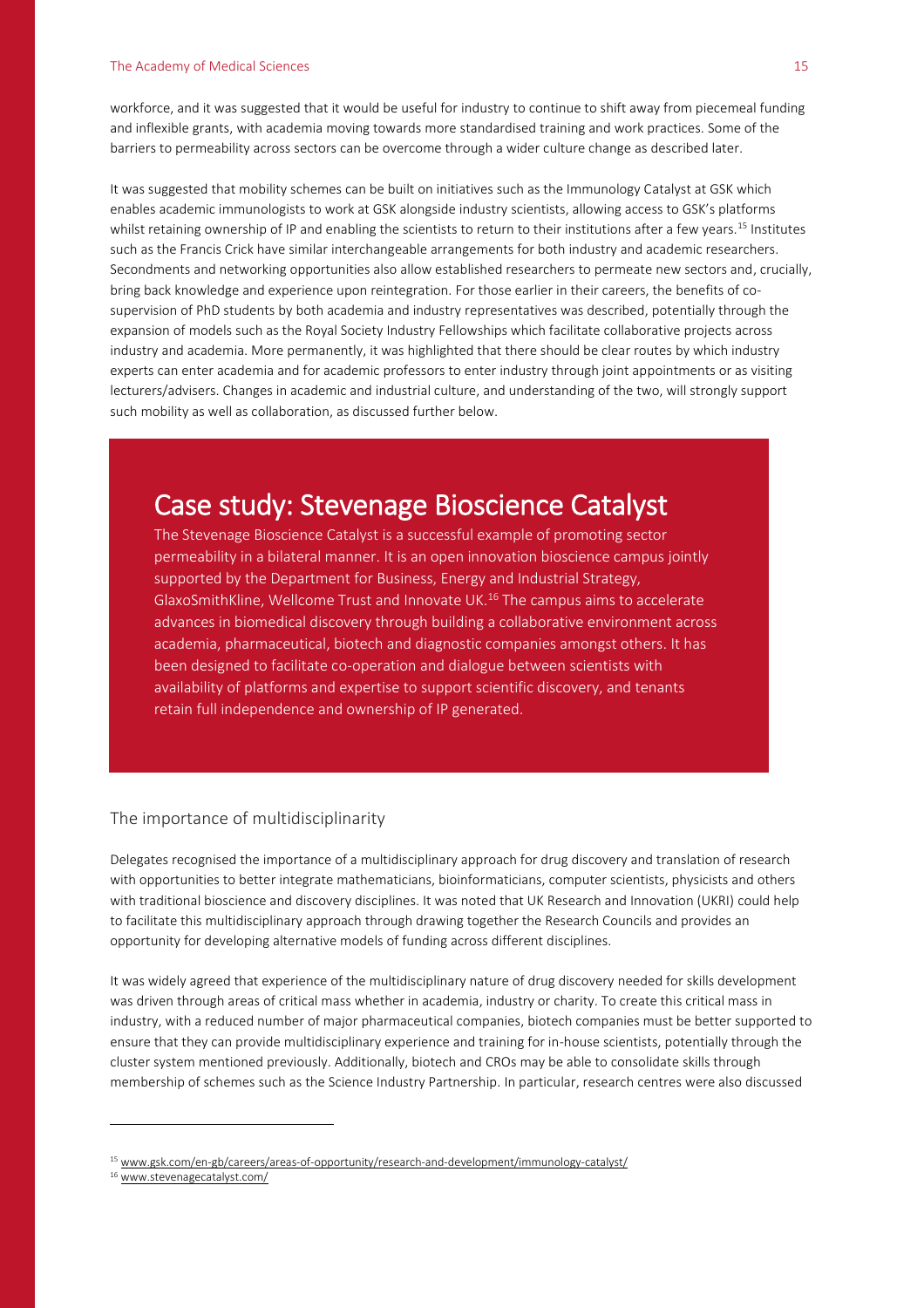#### The Academy of Medical Sciences 16 and 200 million that the control of the control of the control of the control of the control of the control of the control of the control of the control of the control of the control of t

as useful and sustainable collaborative models for building critical mass of finance, people and technology, often accompanied by close integration with hospitals and associated healthcare professionals. The Institute of Cancer Research was held up as an example of where scientists can access the same type of multidisciplinary training offered in industry. However, it was also cautioned that through building such critical mass and self-sustainability, these institutes can risk becoming insular and difficult to access and care should be taken to continue to ensure a collaborative environment.

## **Opportunities**

- Horizon scanning to identify future skills gaps and ways to address these to ensure the sustainability of the skills repertoire in the context of the Industrial Strategy. This includes ensuring continued access to global talent in the light of Brexit.
- Developing training pathways to support 'soft skills' such as leadership and decision-making skills, as well as technical and scientific skills, to support both drug discovery scientists and the next generation of entrepreneurs.
- Ensuring a collective approach to increasing bilateral permeability between sectors.
- Increased support to enable biotechs and CROs to offer training and experience for students and both early career and established researchers, potentially through the development of training clusters.

## Underpinning the science

The UK is considered to excel in early biomedical research which attracts substantial financial investment. There was widespread consensus on the importance of ensuring that drug discovery is integrated into a broader life sciences Industrial Strategy, to build strategically on the UK's historical leadership in drug discovery. Delegates explored steps to further enhance discovery science in the UK, and ways of 'de-risking' the drug discovery process through capitalising on emerging technologies and increasing the robustness of research. With limited funding available, the possibility of prioritising UK leadership in certain areas of drug discovery and the best ways to accelerate drug discovery were discussed.

#### Refining and de-risking the science: target identification and validation

Robust target identification and validation is critical to ensuring that the right target is selected –and helping to 'derisk' the R&D process – requiring an in-depth understanding of both the disease and patient stratification. Overall, improving the quality of targets and subsequent compounds entering clinical development, and developing robust biomarkers in parallel for 'go' or 'no go' decisions, offers efficiency gains in R&D by reducing the number of failures seen in clinical trials. However, delegates noted that there are often key differences between industry and academia definitions and expectations for target validation. A strong need to establish common definitions and standard practice for target identification and validation across sectors was identified to tackle variation seen in current practice and facilitate effective collaboration, and this is addressed in the section on 'Culture change'.

Delegates noted the significant potential to maximise on expanding capabilities in informatics to enable intelligent use of data for improvements to drug design and target validation – again helping to de-risk drug development at an early stage. It was noted that these models will be highly complex to develop and will need to be carefully optimised to ensure that models provide added value. Conversely, there was some debate around realistic expectations for this technology, with one delegate highlighting that it still cannot be used, for example, to predict reliably, the affinity of a small molecule for a drug target, and so predicting interactions in more complex systems in the near future may not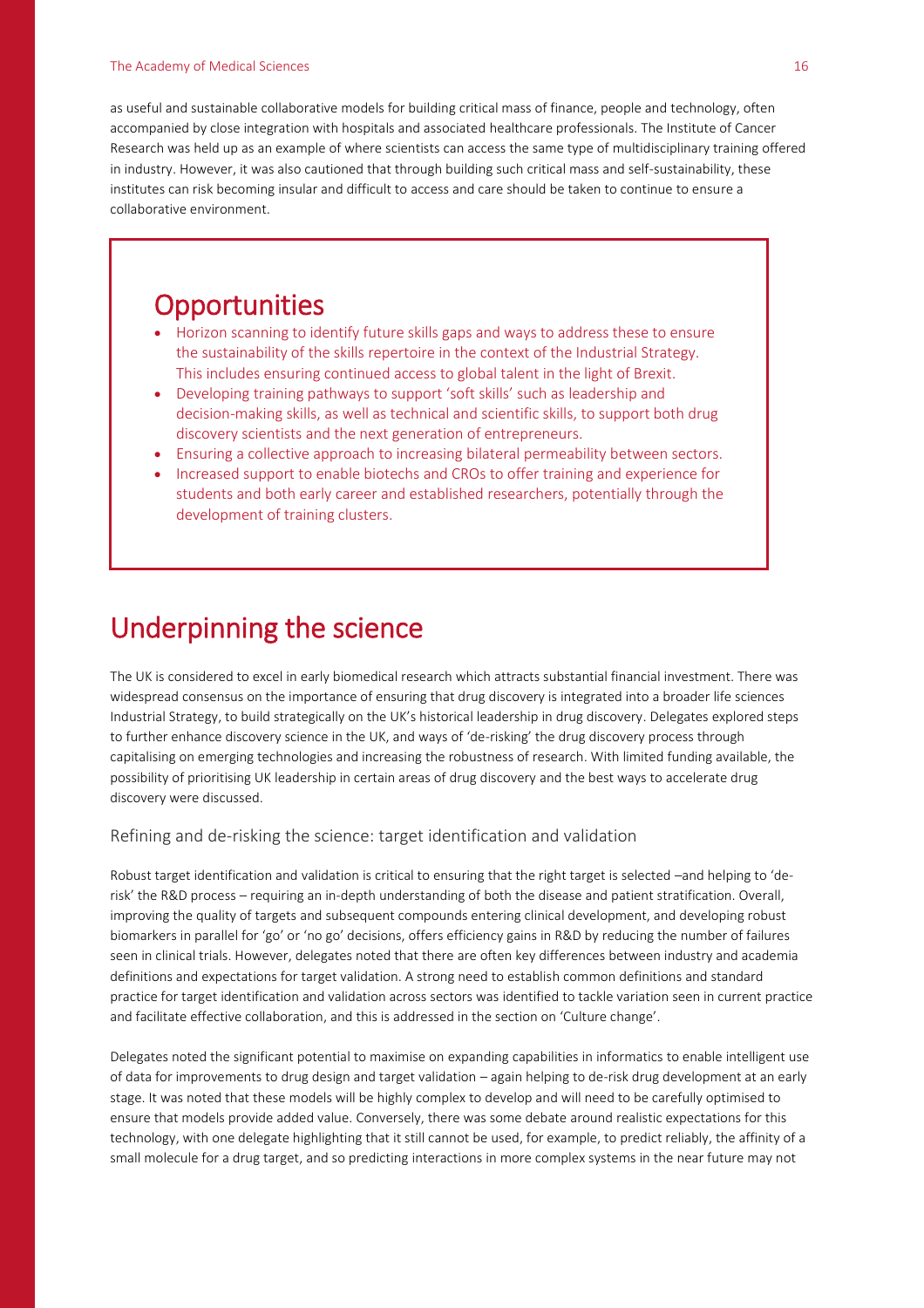be possible.

Variation in data reproducibility was reported as a notable challenge. Reasons given for this problem ranged from technical aspects such as using non-standard assays and the use of sub-optimal tool compounds, to wide scale differences in training and work practices, and these issues are explored in detail in the Academy's report on research reproducibility.<sup>17</sup> It was highlighted that challenges around reproducibility involve academia and industry, and again there may be differences in perceptions between sectors. Connecting universities to biotechs was one suggestion to help create culture change in this area, and in general it was felt that collaborative frameworks should ensure clear definitions around the data that are required and the route to acquiring these.

#### Drug modality and combination therapy

An opportunity was identified for the UK to capitalise on advances in diversification of drug modalities and delivery technology and one delegate advised the importance of academic funding for developing such new modalities (such as that through the SGC). As seen with monoclonal antibodies, modalities can develop rapidly and become underpinning and disruptive technologies, and so participants emphasised the importance of continuous horizon scanning and flexible funding so that the environment is prepared to accommodate these novel modalities. Best practice examples of research centres that have responded to this need in a non-risk averse, 'adventurous' manner could encourage others to follow, and new ventures such as the Medicines Discovery Catapult are important resources for furthering such technology.

There is increasing opportunity to mix multiple different therapeutic modalities as part of combination treatments. However, it was suggested that there can be a lack of economic incentive for creating these combination approaches, particularly where no single company owns all of the components. Therefore consideration needs to be given as to how these types of combination therapies are valued, and a combination approach could be supported through more collaboration and pre-competitive partnerships.

### Case study: Cell and Gene Therapy Catapult

The Cell and Gene Therapy Catapult, supported by Innovate UK, is one way in which new modalities in drug discovery have been supported and de-risked in the UK, and it will be important to continue to horizon scan for further such opportunities in the future. The Catapult has expert in-house capabilities, infrastructure and technologies designed to address the unique challenges of cell and gene therapies across the lifecycle from early discovery through to market access.<sup>18</sup> It aims to find innovative ways to ensure these processes are efficient, robust and targeted to clinical need and the specialised skill base is particularly useful in an area with such complex and wideranging manufacturing processes. A recent example of its partnership work is development of a novel point-of-care benchtop thawing system for cell-based therapies in collaboration with Asymptote. Cell-based therapies are cryopreserved and careful thawing of these products at clinical sites is critical for administration. Therefore development of an easy to use, fit-for-purpose certified thawing system

<sup>17</sup> Academy of Medical Sciences (2015). *Reproducibility and reliability of biomedical research: improving research practice.* [www.acmedsci.ac.uk/download.php?f=file&i=32558](http://www.acmedsci.ac.uk/download.php?f=file&i=32558)

<sup>18</sup>[www.ct.catapult.org.uk/about-us](http://www.ct.catapult.org.uk/about-us)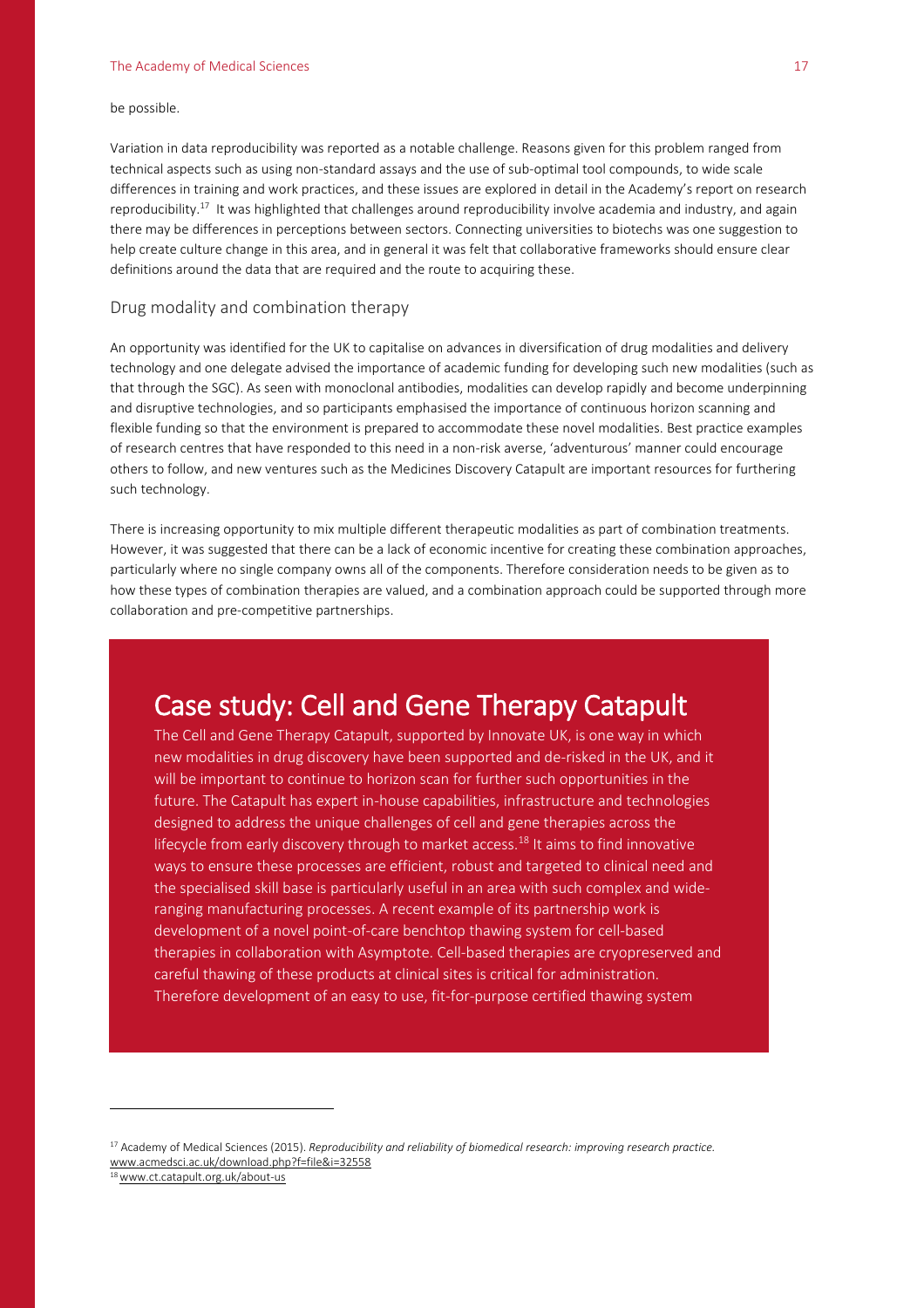compliant with Good Manufacturing Practice would help to overcome some of the barriers to commercialisation of cell therapies.

#### Developing a scientific strategy

A recurring theme over the course of the day was whether a more strategic approach should be taken to prioritising investment in specific areas of drug discovery in the UK whether in selected disease areas, treatment modalities or technology. For example, it was agreed that certain disease areas would benefit from focused funding as demonstrated in oncology research. However, it was strongly questioned whether such restrictions on investment in drug discovery would benefit the wider ecosystem and there was disagreement as to whether funding should be focused in this way or if it would be better used to provide multiple funding and collaborative opportunities across many therapy areas and stages of the R&D process. It was also suggested that there should first be a focus on operating as part of the global ecosystem, with the opportunity to develop specific areas for attracting investment. In addition, it was stressed that a future strategy should recognise that drug discovery is not a single linear pathway but consists of multiple separate stages.

## **Opportunities**

- Drug discovery should be integrated as a key component of a broader life sciences Industrial Strategy, with appropriate investment to promote continued UK leadership in this space.
- Horizon scanning and flexible funding for new modalities is needed to allow the UK to capitalise quickly on emerging technologies.
- A potential framework for developing combination therapies should be explored, with appropriate incentives in place for creating such products. This would require engagement of the life sciences sector with health technology assessment bodies, payers and commissioners.
- Clear communication and guidelines on data use and requirements for data reproducibility are needed across sectors.

## Culture change

Delegates explored the need to better understand expectations across sectors for drug discovery and the importance of overcoming ingrained perceptions of different sectors which may impede open innovation and collaboration.

#### Differences in scientific practices

Differences in expectations between industry and academia at various stages of drug discovery were identified as a challenge. There is an overarching need to ensure clear communication and understanding of the needs and expectations of all partners involved in drug discovery, and collaboration between sectors will help to foster an understanding of these expectations. One key challenge highlighted was a mismatch in understanding of what constitutes target validation. As one example, with a move towards stratified medicine, industry increasingly expects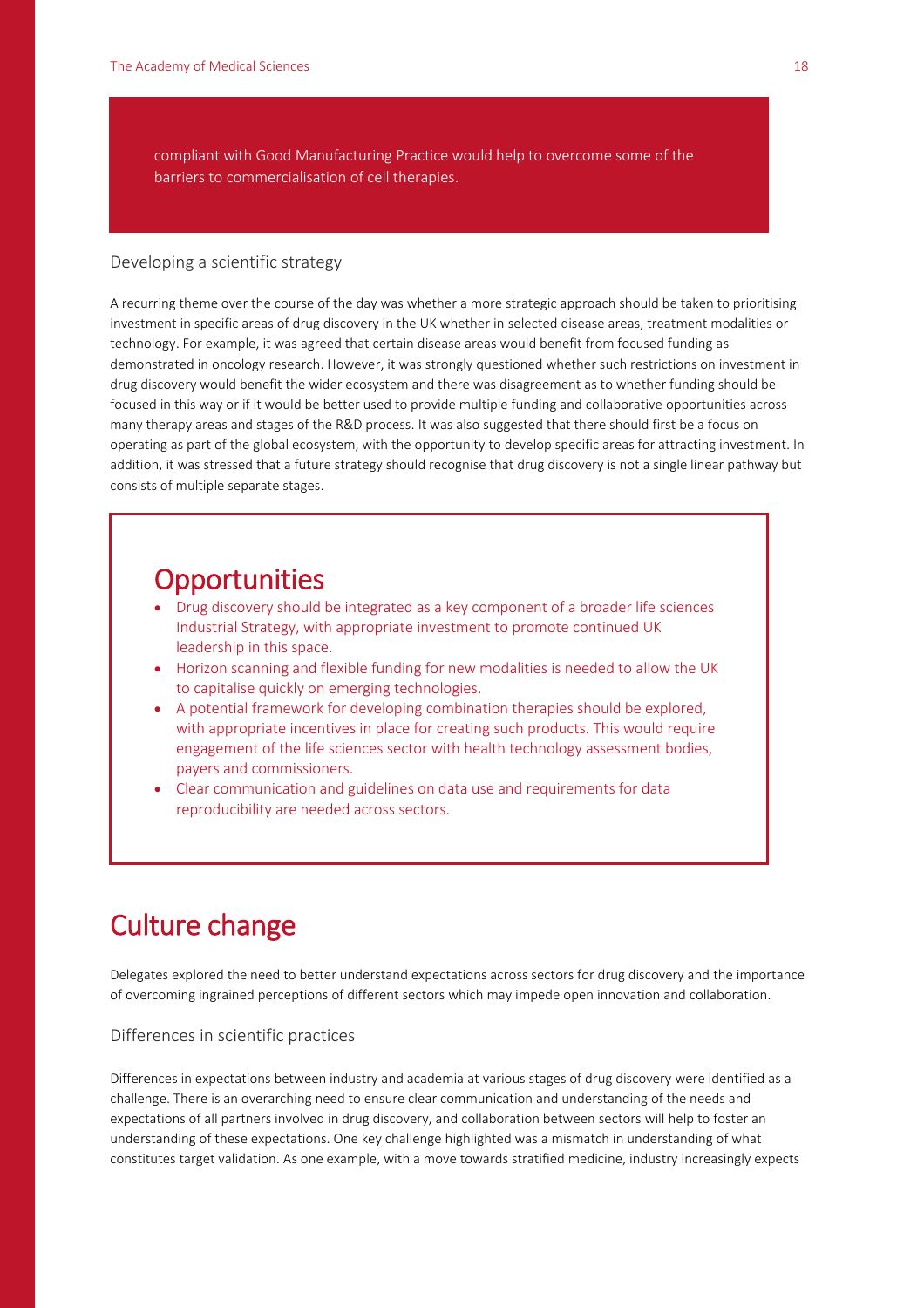#### The Academy of Medical Sciences 19 and 200 million the Academy of Medical Sciences 19 and 200 million the Academy of Medical Sciences 19 and 200 million the Academy of Medical Sciences 19 and 200 million the Academy of Med

that this not only identifies if a target valid but also the patient sub-populations in which it is relevant. However, there was debate as to whether academia could realistically deliver to these demands and it may depend on the funding available to do so. Some of the routes to support mobility and permeability between sectors, discussed above, could support improved mutual understanding.

#### Perceptions across sectors

It was highlighted that many of the perceived cultural barriers to industry-academic partnerships are often misconceptions on either side. Competing interests around publication – with academic pressures to publish propagated by incentives such as the Research Excellence Framework (REF) and industry priorities to protect commercial IP – were cited as one of these barriers to partnership. However, it was stressed that this should be less of a concern as industry scientists are also able, and indeed often encouraged, to publish much of their research. Delegates also supported a shift to focus on impact and other assessments of academic discovery output, as introduced in the 2014 REF and similar to the culture fostered at MIT, rather than using solely income and publication record. It was suggested that a culture of valuing impact needs to be propagated not only in academic funding and research but also in Technology Transfer Offices.

Alongside improvements to industry-academia perceptions, there was also a call to improve understanding of the rationale behind regulatory requirements. Whilst some specific regulatory requirements were viewed as a barrier to bringing new drugs to market, it was widely felt that there may be a poor understanding of the importance of most of these regulatory measures and the full scope of considerations that regulatory bodies must account for. Finally, it was noted that public engagement with the drug discovery process should be improved. Increased engagement at all levels of drug discovery will help to focus research and could improve patient participation in research, including through use of their health data. Potential mistrust, particularly of industry drug discovery, must be challenged and this could be driven by a transparent approach to research that would encourage trust and participation.<sup>19</sup> This is a concept explained in the Academy's project on 'How can we all best use evidence' which is, in part, exploring public perceptions of scientific evidence including a workshop on conflicts of interest and a public dialogue event. $^{20}$ 

#### Managing risk

 $\overline{a}$ 

Throughout the discussions, delegates referred to the high levels of risk involved in early drug discovery. It was stressed that compared with the UK a culture has been created in the US where there is less '*fear of failure*', although it was noted this may also relate to availability of funding. Some delegates cautioned that industry, in particular, can be perceived as highly risk averse. However others noted that, for industry scientists themselves, the responsibility and risks are vast when making 'go' or 'no go' decisions on progressing a drug to the next stage of development. A deeper understanding of the molecular basis of disease, more robust target validation, patient stratification and the availability of more effective biomarkers will help to reduce some of this risk through enabling clearer, well-informed decisions.

#### Maintaining a vibrant ecosystem

In general, delegates acknowledged the importance of the heterogeneity of the ecosystem and the key roles of each sector within this landscape. CROs were identified as a valuable resource for delivering comprehensive drug discovery capabilities, and facilitating access to expertise and relatively small start-up costs for new companies by relieving the need to recruit in-house. There is a large diversity in CRO offerings from large CROs with multiple offerings across the drug discovery pathway, to increasingly specialised CROs which offer a focused skill set for certain aspects. Many are highly innovative and are becoming important partners in the drug discovery landscape, particularly as some organisations may move towards more 'virtual' drug discovery. However, it was noted that there may still be some negative perceptions of the CRO sector as lacking innovation and leadership, and so it is important to ensure

<sup>19</sup> Wellcome (2016). *Wellcome Trust Monitor Report Wave 3: Tracking public views on science and biomedical research*  [www.wellcome.ac.uk/sites/default/files/monitor-wave3-full-wellcome-apr16.pdf](http://www.wellcome.ac.uk/sites/default/files/monitor-wave3-full-wellcome-apr16.pdf)

<sup>20</sup> Academy of Medical Sciences (2016). *Perspectives on conflicts of interest.* [www.acmedsci.ac.uk/download.php?f=file&i=34042](http://www.acmedsci.ac.uk/download.php?f=file&i=34042)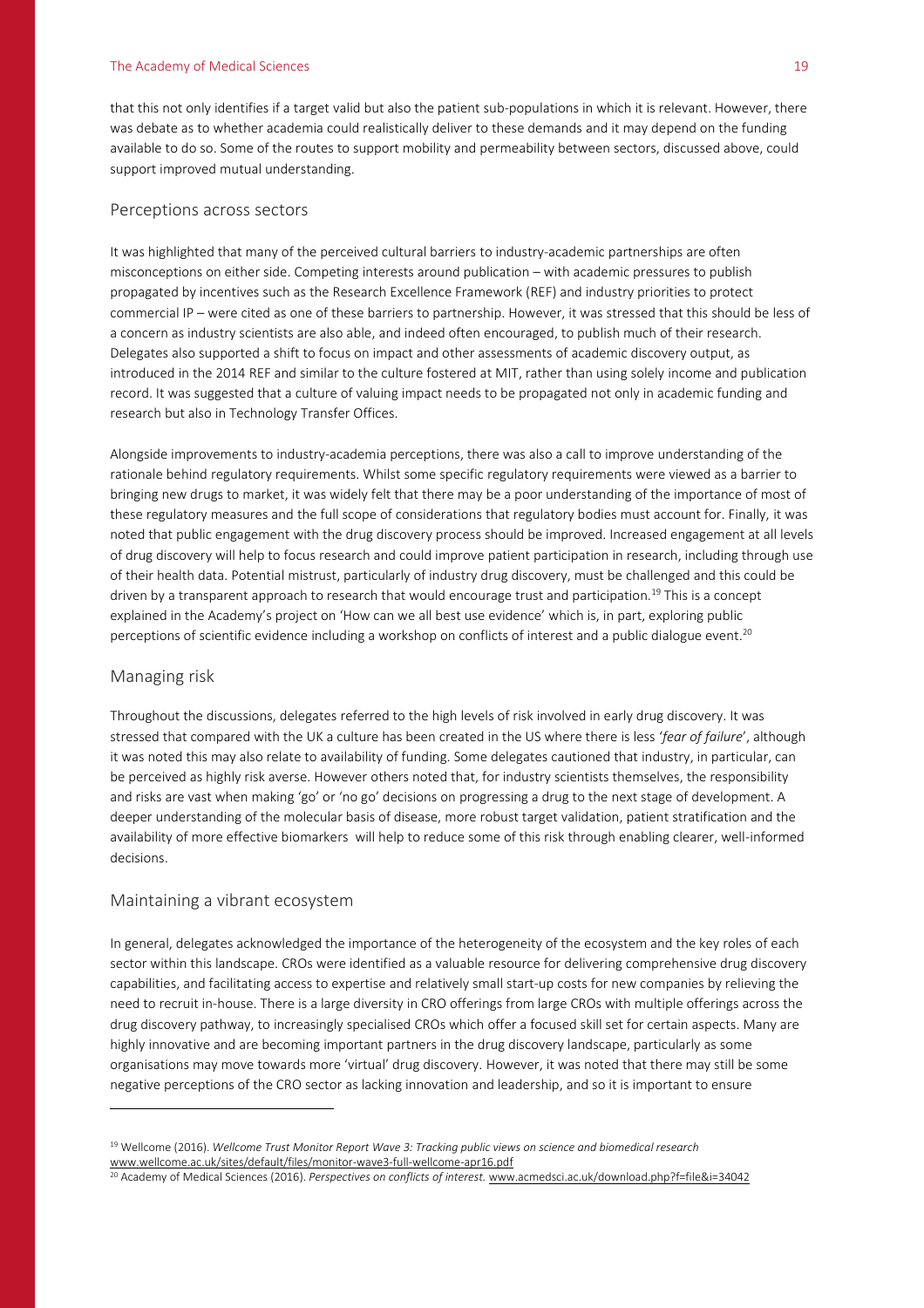continued engagement with this sector and build an understanding of its offering to the UK drug discovery ecosystem.

The biotech sector in the UK is also a valuable contributor to drug discovery and delegates discussed the importance of both encouraging biotech start-ups (including spin-outs from pharmaceutical companies and academia) and growing existing biotech companies. It was suggested that a more entrepreneurial culture could be supported through increased numbers of small grants and mentoring schemes, industry placements, and support for generating new spin-off companies. In addition, there was consensus that biotechs should be supported to become sustainable and self-sufficient SMEs where possible to maintain the vibrant ecosystem within the UK; the suggested steps highlighted in the 'Funding models' section should support this.

### The virtual company: innovation in discovery

Dr Mason described his involvement as head of the virtual company XO1 developing a novel anticoagulant, which was run virtually through outsourcing with only a single permanent employee.<sup>21</sup> He explained that the company was centred around a 'brains trust' of the founders and consultants used for core pipeline and design decisions who were incentivised for success through equity in the firm. All other work was outsourced across academic scientists and CROs for execution of preclinical models, manufacturing and regulatory work. Finance, IT and Intellectual Property was also all outsourced to appropriate experts. In addition, a global approach was coordinated to ensure access to the best skills and organisations irrespective of location. Dr Mason termed this a *'Hollywood model'* of working where the company functions in the same way as a Hollywood film production with a team of experts assembled solely for the specific project, and with the venture capitalist acting like a film studio, providing funding and general direction.

Dr Mason asserted that the virtual model enables a flexible, international and highly capital efficient approach to be taken to drug discovery that ensures access to the highest quality talent at reduced cost. Furthermore, when there are financial pressures associated with the unpredictability of early research and innovation, expenditure can be temporarily scaled back with relative ease to allow resources to be diverted to addressing problems.

#### Metrics and evaluation

There was widespread consensus that metrics are needed for the UK drug discovery landscape to evaluate different funding strategies, direct future areas of focus for funding, allow comparisons between the UK and the global ecosystem to attract investment, and identify areas for improvement. It was agreed that these metrics are particularly important for drug discovery as reflected in the ABPI report, as this is one of the most competitive elements of global R&D. However, due to concerns around privacy and IP, preclinical data can be more challenging to collect than at other stages of R&D. Important metrics that were suggested include start up and survival rates of biotech companies, return on VC investment and effectiveness of open innovation and collaborative models. It was suggested that organisations such as the BioIndustry Association (BIA), ABPI, or other trade bodies and research institutes could contribute these metrics but the fragmentation of the discovery landscape may make this difficult.

<sup>21</sup> <http://www.xo1.co.uk/>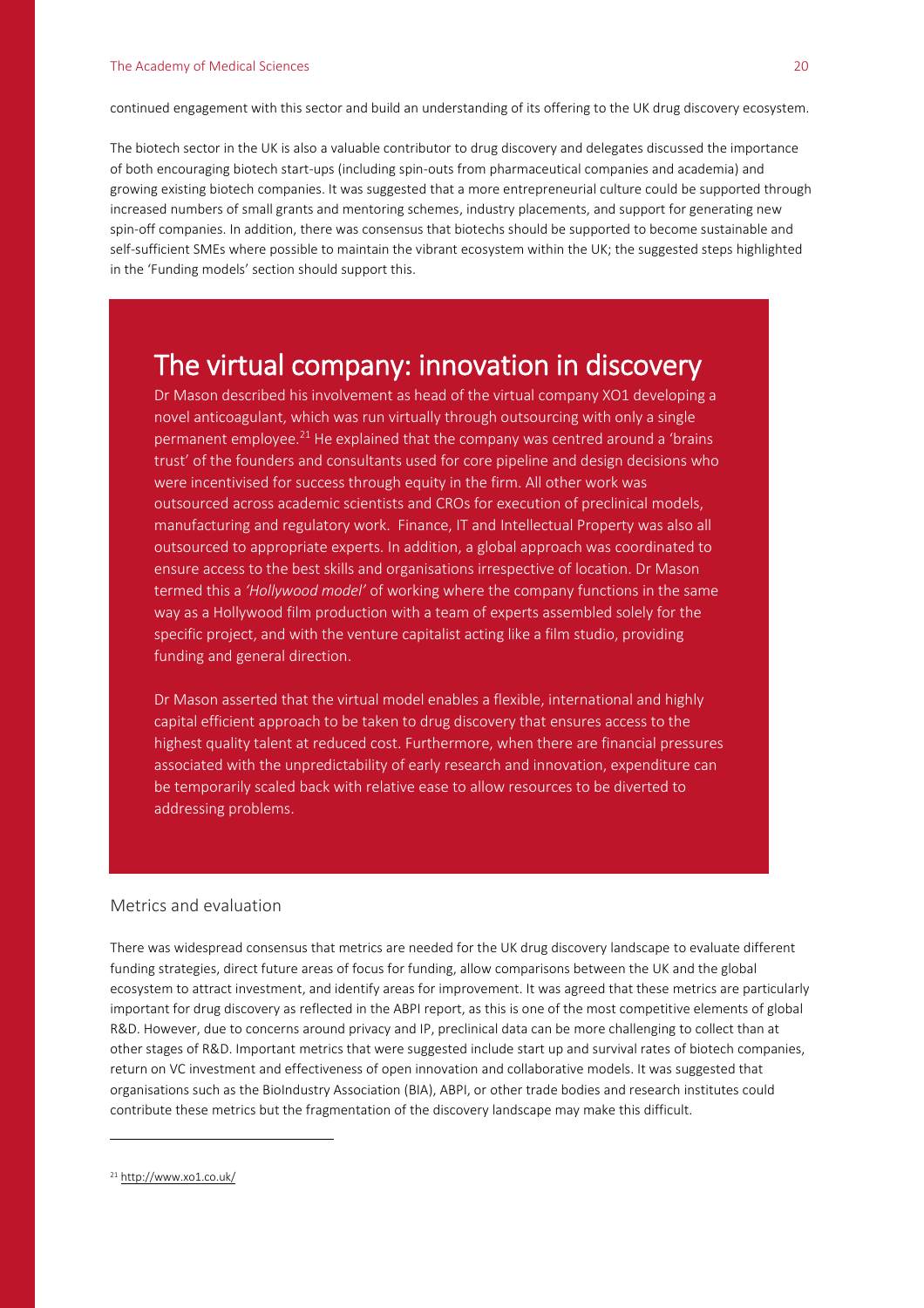Finally, it is important to create a positive environment for uptake and adoption of innovation in the NHS so that drug discovery science can be translated into clinical practice. It was suggested that industry can perceive the UK to be a relatively slow adopter of innovation compared with other healthcare systems, and so it is important to address any barriers to patient access to ensure that the UK is seen as a world-leading life sciences ecosystem.

### **Opportunities**

- Clearer communication around expectations for drug discovery processes is needed between all sectors involved. This can be facilitated through collaborative frameworks and closer working across sectors as well as through consortia.
- Establishing common definitions and guidelines around standard practice for target identification and validation across sectors to reduce variation in practice and facilitate collaboration.
- The discovery environment will need to shift to focus more on impact of drug discovery activities rather than maintaining a narrow focus on income and publication.
- Better supporting uptake and adoption in the NHS to ensure upstream integration of new innovative technologies into the healthcare system.
- Better communication around the benefits of a diverse drug discovery ecosystem and in particular, highlighting the benefits of the vibrant CRO and biotech sectors.
- Continued collection of metrics on the drug discovery landscape. Bodies such as trade associations could scope metrics that can be realistically collected from members of the ecosystem and encourage the provision of these metrics.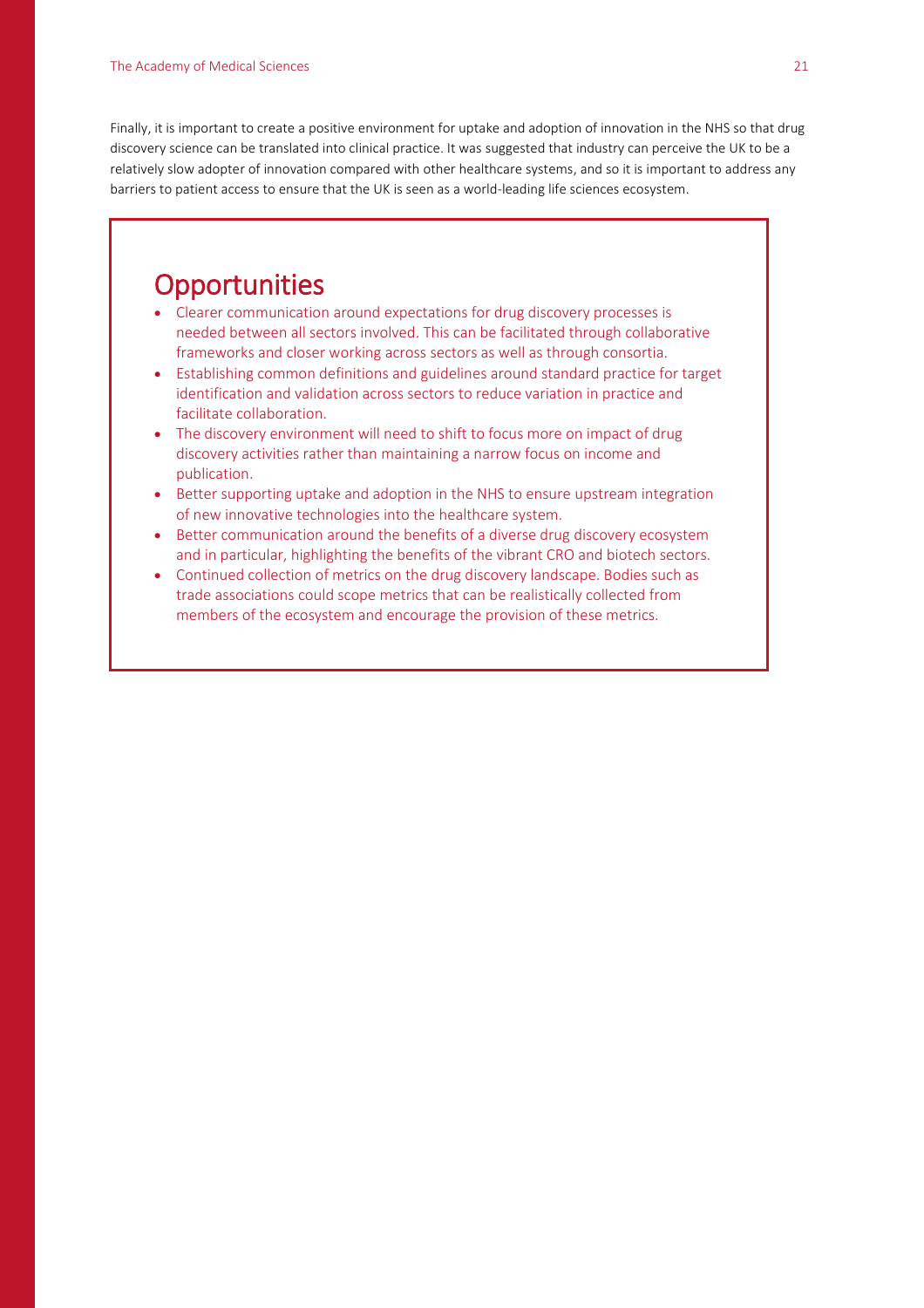## Annex 1: Stakeholder presentations

## ABPI survey of the drug discovery landscape

Mike Thompson, Chief Executive, The Association of the British Pharmaceutical Industry, recognised that the UK is in a period of significant discontinuity, bringing both opportunities and challenges. He emphasised the value of a clear Industrial Strategy in allowing the UK to continue to compete effectively at a global level and aligning sectors across the life sciences ecosystem. With decreasing in-house activity within industry and increasing outward investment, he stressed that building a sustainable ecosystem is ever more important with the reliance on such a broad range of stakeholders. Mr Thompson highlighted that discovery research is globally mobile and cautioned that industry investment in the UK is not keeping pace with global investment in drug discovery research. In addition, there is an overarching need to address patient access and uptake of new therapies in the NHS to pull through the innovation emerging from the excellent life sciences research base. Finally, he recognised the significant opportunities for the ecosystem in addressing these needs and capitalising on the unique offerings of the NHS.

Dr Rebecca Lumsden, Head of Science Policy, The Association of the British Pharmaceutical Industry, introduced the findings from the ABPI report, which provided an evidence base on the drug discovery landscape at the meeting.

#### Employment and investment

In the last 5-10 years there has been a significant shift in the approach to drug discovery from a closed in-house model to a more open and networked way of working. There has been a reduction in in-house drug discovery employment in the UK by large pharmaceutical companies. However, there has been an increase in in-house employment by many SMEs, CROs, and academic centres. Dr Lumsden noted that whilst there have been mixed patterns of in-house investment in discovery by large companies, the large majority have increased their collaborative and outsourced investment in the UK, reflecting changing models for drug discovery, and facilitating the dynamic growth of other components in the UK ecosystem. Additionally, there was a reported increase in number of UK-based staff coordinating global drug discovery activities from the UK, suggesting that the UK retains a global reach and influence in discovery.

Overall, the ABPI survey suggested that investment in drug discovery in the UK has mostly increased or been sustained in the last 5-10 years. However, importantly, this does not seem to be keeping pace with the increase in investment seen globally, so Dr Lumsden noted that proportionally the UK may be *'losing out'*; for example, 24% of companies reported a decrease in overall investment of drug discovery in the UK, compared with 9% reported globally.

#### Collaboration and outsourcing

Almost all biopharmaceutical companies have increased their collaboration in drug discovery, working with a broad range of partners including CROs, biotechs, catapults, academia and charities. Whilst the most common form of collaborations were still 1:1 commercial collaborations, pre-competitive models have become increasingly common. Collaborative work in the UK generally appears to focus on core target identification and validation amongst other areas, and Dr Lumsden felt that this was reflective of the strength of the UK academic research base. She explained that aspects of discovery such as toxicology and medicinal chemistry were often outsourced, and this trend in outsourcing has led to CROs becoming an increasingly important component of the drug discovery landscape both in the UK and globally over the past decade. This is supported by a reported increase in commissioning to CROs, and it was recognised that there is a growing specialist CRO base in the UK. Notably, she identified potential gaps in the UK for capabilities such as High Throughput Screening (HTS), which is most often conducted abroad.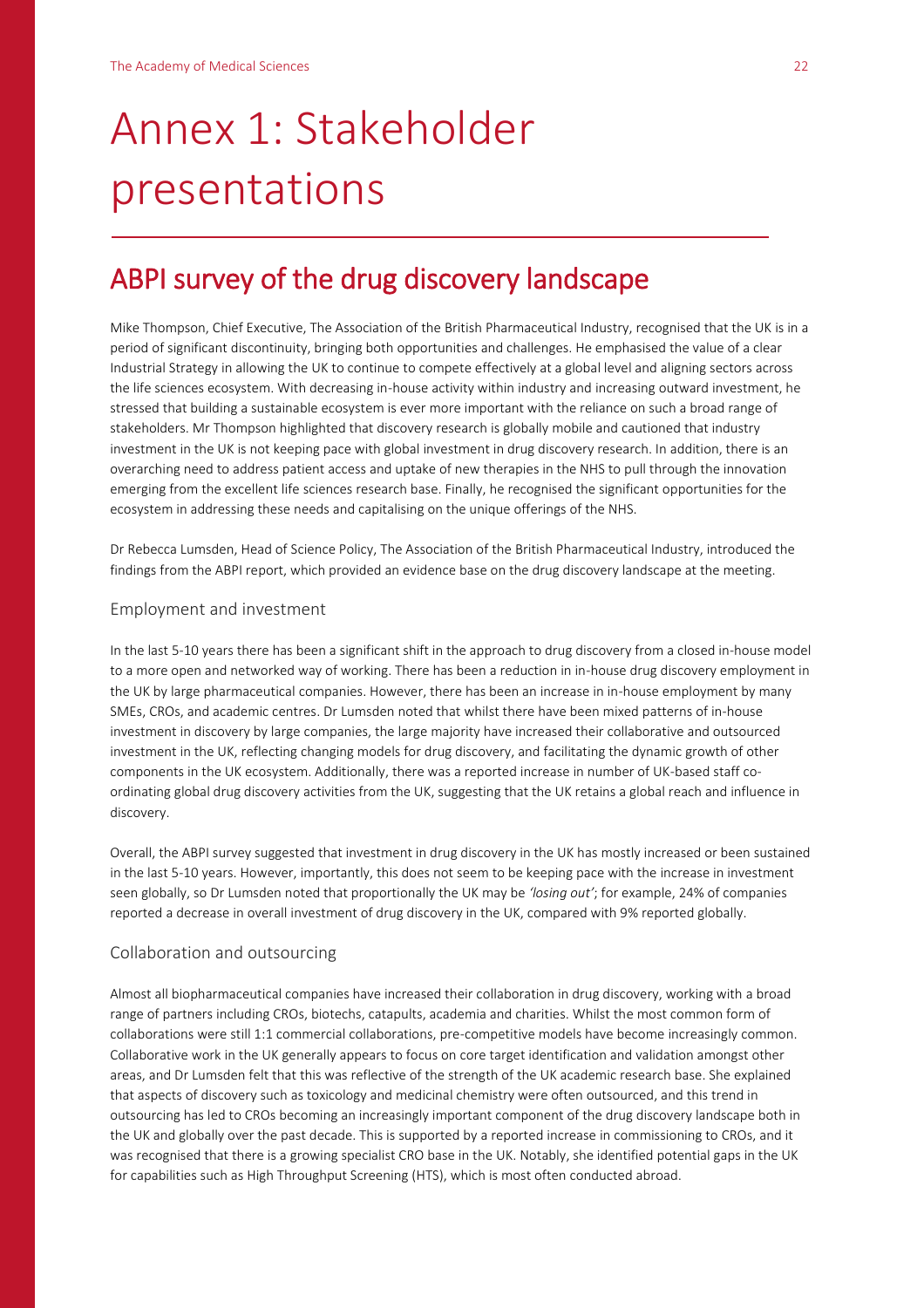Overall, Dr Lumsden noted the benefits of an increasingly collaborative approach in research, but noted that some areas are still predominantly initiated outside of the UK such as HTS. Whilst these could be considered a weakness, Dr Lumsden challenged participants to consider whether the UK should develop all drug discovery capabilities or if, recognising the global nature of drug discovery, it should focus on building strengths in specific areas. Despite the UK's collaborative strength, Dr Lumsden emphasised that there is a need to continue to develop the drug discovery environment to ensure that we do not continue to fall behind global investment in drug discovery.

## The evolution of the drug discovery landscape

#### Emerging trends in drug discovery

Dr Richard Mason, Head of Johnson & Johnson Innovation, began by emphasising the changing *'nature of the firm'* - an economic concept from the 1930s which reasons that in-house company activity exists as the most cost-effective method by which to organise and conduct business.<sup>22</sup> More recently, it has become increasingly efficient to organise business through the marketplace, and this has been followed by growing innovative models for drug discovery and a move away from in-house employment as evidenced by the ABPI report.

Dr Mason noted that the rate of innovation has remained generally stable in research and development (R&D) but there has been a decline in productivity with the efficiency of R&D indeed halving every nine years.<sup>23</sup> The reasons behind this are multifactorial and he noted two particular challenges highlighted by Jack Scannell *et al* that may have contributed to this decline. Firstly, it has become increasingly challenging to develop new medicines where effective medicines are now available for many conditions, and so new medicines must not just treat the disease but demonstrate significant value over existing interventions. Secondly, a *'brute force bias'* approach has been adopted where companies have merged and expanded, and have thrown increasing finance and resource at R&D, but the size of such organisations can bring diseconomies of scale including lack of agility and innovative capacity. Dr Mason argued that this increase in the size of companies has not increased the predictability of biomedical innovation or where it occurs (i.e. *inside* the boundaries of the firm), and so companies are increasingly seeking to find and access innovation wherever it is taking place in the world, *outside* the boundaries of the firm.

#### The future of innovation in drug discovery

Dr Mason shared his positive outlook on the UK drug discovery environment and emphasised the need for the sector to consider new ways to access and accelerate innovation. Virtual companies provide one such framework where a company can be built entirely around outsourced talent. Another example of this is using innovation centres to coordinate drug discovery activities with multiple external parties, and enabling access to a wider stakeholder base. Johnson & Johnson have also used this model for JLABS in the USA which function as incubators for biopharmaceutical innovation through siting many different companies – these match the needs of the ecosystem and have the ability to be agile with quick assembly and disassembly to enable organisation around innovation. Dr Mason felt that such different models for drug discovery enable industry, and other key sectors, to be broad-minded around the measures for success.

## The role of Contract Research Organisations

Dr Thomas Mander, Chief Operating Officer, Domainex, described the thriving CRO sector in the UK comprising both specialist and non-specialist firms. He explained that this growing sector employs significant numbers of life scientists

<sup>22</sup> Coase RH. (1937). *The Nature of the Firm.* Economica 4(16), 386-405.

<sup>23</sup> Scannell J, *et al.* (2012). *Diagnosing the decline in pharmaceutical R&D efficiency.* Nature Reviews Drug Discovery 11, 191-200.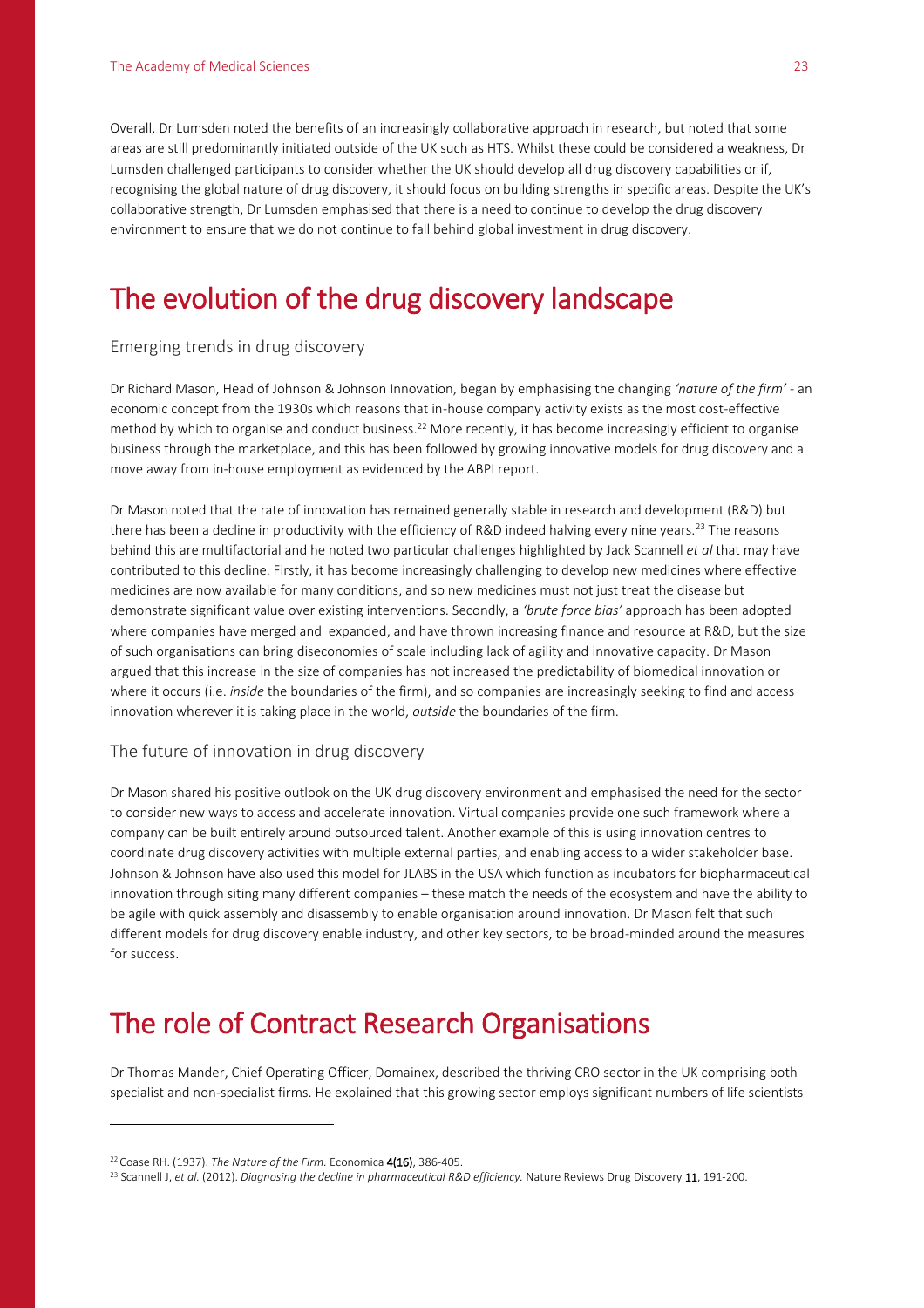and is vital to the UK's drug discovery ecosystem, often acting as great innovators as well as service providers. Interestingly, he noted that despite the establishment of substantial providers in Europe, Asia and other areas, the USA does not contribute substantially to this sector in contrast to other parts of the discovery landscape.

#### Growth in outsourcing of drug discovery

In general, CROs have benefitted from downsizing of in-house activity in large pharmaceutical companies and the concomitant rise in outsourcing. In addition, Dr Mander discussed how CROs are becoming vital contributors to the drug discovery landscape, and are themselves moving towards greater collaboration and open approaches to innovation. He noted, in particular, the value of increasing interaction with academia both as a vital client base and source of partnerships and expertise. He also highlighted the extensive opportunity presented by the UK's strengths in drug discovery, providing a strong science base and access to talent. Alongside these growing interactions and partnerships, CROs have benefitted from expanded investment through UK Government initiatives such as R&D tax credits and the Patent Box, as well as using EU schemes such as Horizon 2020 which are critical for facilitating international business and collaboration.

#### Challenges for service providers

However, Dr Mander emphasised that there are challenges in this environment that need to be overcome. These include the potential impact of Brexit on the UK's access to EU-funded programmes and talent and skills, and a need to mitigate the impact of post-referendum uncertainty for smaller companies. In addition, Dr Mander observed that the CRO sector is fragmented and competitive with substantial providers across the world, and so UK CROs will need to offer the highest-quality differentiated services to continue to position themselves as world leaders.

## UK biotechs in drug discovery

Dr Fiona Marshall FMedSci, Chief Scientific Officer, Heptares Therapeutics, described the vibrant biotech ecosystem in the UK, formed of spin-out companies from academia as well as pharmaceutical companies. She emphasised the increasing reliance on biotechs to support company pipelines, facilitate access to new technologies and increase working efficiencies, as well as acting as an essential component of collaborative partnerships.

#### Outsourcing from biotechs

Dr Marshall explained that most UK biotechs outsource to some extent through CROs and that this trend is increasing, echoing trends towards more 'virtual companies' as described by Dr Mason, and reflecting the increasing importance of CROs in the landscape. Commonly outsourced functions include areas such as synthetic and medicinal chemistry; routine tasks such as HTS; ADME (absorption, distribution, metabolism, and elimination) and DMPK (drug metabolism and pharmacokinetics); and *in-vivo* studies. Typically, most biology is outsourced within the UK and Dr Marshall noted the importance of criteria such as quality, control, throughput, cost, and turnaround time in decisions about outsourcing in the UK or globally, as well as limitations on which companies can be used through grant requirements. She emphasised that the UK particularly excels in quality and control, and competes successfully in the global market, but differences in research frameworks and training between countries can make them more attractive for specific tasks. Turnaround can also be faster in other countries.

#### Collaboration and funding

Biotechs are actively involved in cross-sector collaborations with charities, academia and large pharmaceutical companies both in the UK and abroad. Dr Marshall described extensive collaboration with large pharmaceutical companies involving technology transfer, licensing, and collaborative working, highlighting the important role that biotechs play in bringing both funding, and occasionally employment, to the UK from global companies. Collaborations with academia are also vital for facilitating access to the UK's first class research base. For example, these partnerships are often used for novel target identification and validation and translation of science, such as those with the Sheffield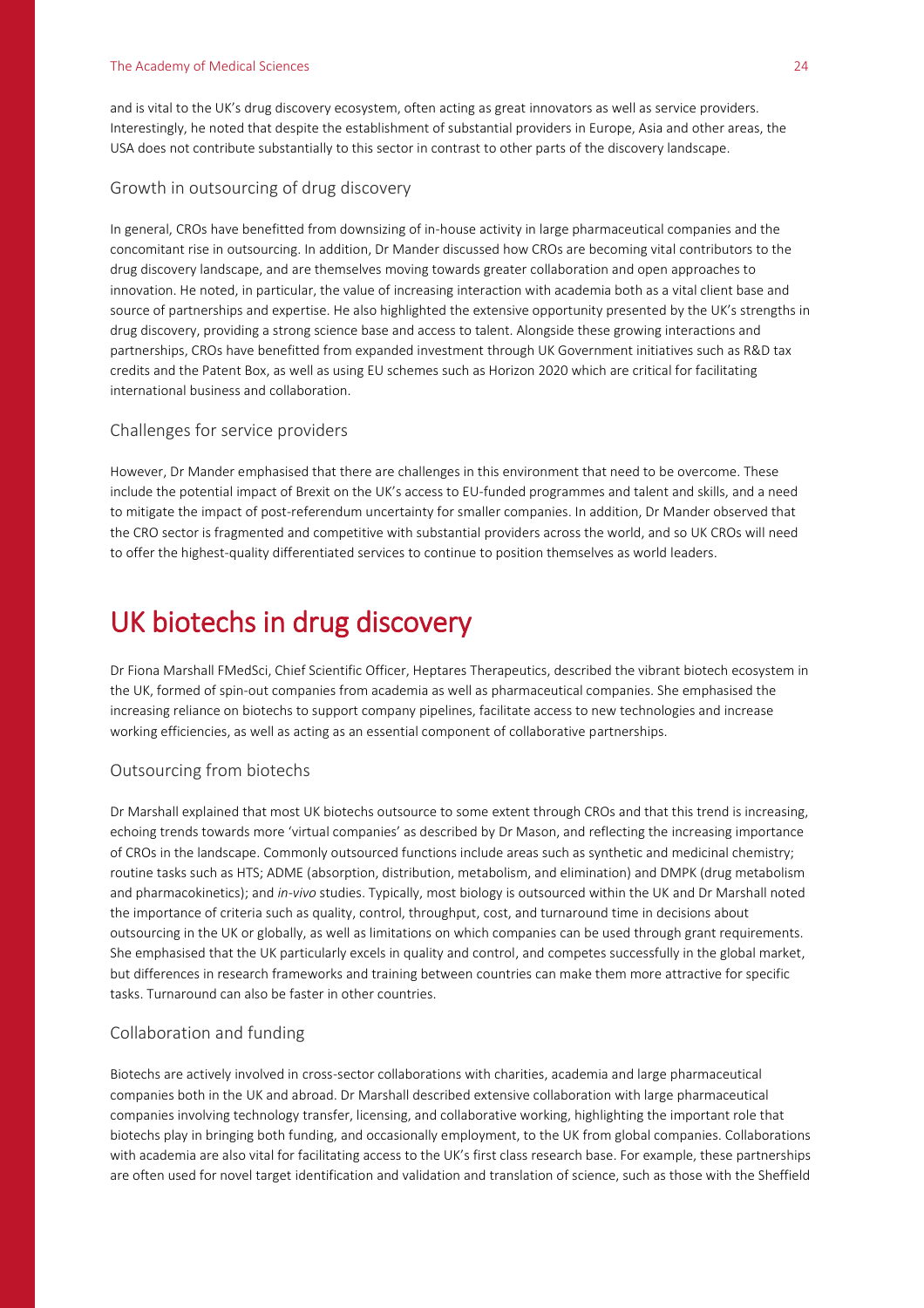Institute for Translational Neuroscience (SiTRAN).<sup>24</sup> Dr Marshall observed that currently, most biotech collaborations are 1:1 and expressed support for more collaboration involving multiple groups. Better collaboration between biotechs would have advantages for risk sharing. Access to major infrastructure and equipment, such as the Diamond Light Source science facility in Oxfordshire, is one important mechanism for supporting such collaboration.

Dr Marshall emphasised that grant funding is critical for the biotech industry, particularly for smaller start-ups, and highlighted the opportunity for UK biotechs to access funding from outside of the UK as demonstrated by the partnership between Heptares and the US National Institute of Drug Abuse (National Institutes of Health). Grants provided by charities such as the Wellcome Seeding Drug Discovery programme are increasingly important in sustaining biotech projects and EU grants have also been vital for international and multidisciplinary research.

#### Future opportunities for drug discovery

Overall, Dr Marshall reiterated the increasing role of biotechs in the UK drug discovery landscape and the opportunity to build on the successes of collaborative research across sectors and increased outsourcing to CROs. She noted that whilst the UK biotech industry has grown in recent years, it is not growing as rapidly as CROs. This may be due to the current gap in drug discovery skills which biotechs depend upon, such as bioinformaticians, biophysics, and DMPK experts, and there is a need to ensure sustainability of the future skills pipeline given the decrease of in-house training of scientists by large pharmaceutical companies. In addition, she felt that new ways to build biotech skills and capabilities should be explored and described the opportunities of licensing deals at earlier stages of drug discovery and retaining drug candidates further into the development process.

## The academic perspective of drug discovery

#### Cancer drug discovery in UK

Professor Paul Workman FRS FMedSci, Chief Executive and President, Institute of Cancer Research (ICR), began by highlighting that drug discovery in cancer has been a highly active and innovative area of research, with survival rates doubling since the 1970s. In recent years, the UK has championed a shift from broad spectrum cytotoxic therapies towards personalised targeted therapies in cancer drug discovery and many precision medicines have now been approved alongside predictive biomarkers. However, despite this progress, Professor Workman expressed concern about the overall low survival rates for cancer patients in the UK, particularly for certain types of cancer.

To build on current progress, Professor Workman argued that the druggable cancer genome should be extended to ensure that there are drugs identified for all key molecular pathways. With the increasing challenge of drug resistance, he emphasised that ways to target cancer evolution, adaptation and tumour heterogeneity must be prioritised such as through exploring opportunities for combination therapy and immunotherapy. Finally, he noted that pricing of treatments in oncology can be challenging, and the need for greater robustness in target validation plus the requirement for more predictive *in-vivo* models. It was argued that addressing these priorities will require involvement of the whole research ecosystem.

#### Professional drug discovery in a not-for-profit setting

Professor Workman stressed that academia and not-for-profit organisations can play a critical role in bridging the valley of death in this area to drive sustainable innovation. He asserted that this helps to overcome challenges such as a risk-averse commercial environment; downsizing of large pharmaceutical companies; pricing issues and constraints; and relative lack of long term capital investment in UK biotech compared with other leading areas for drug discovery such as Boston. Therefore he suggested that models similar to that adopted at the ICR of professional drug discovery

<sup>&</sup>lt;sup>24</sup> [www.sitran.org/](http://www.sitran.org/)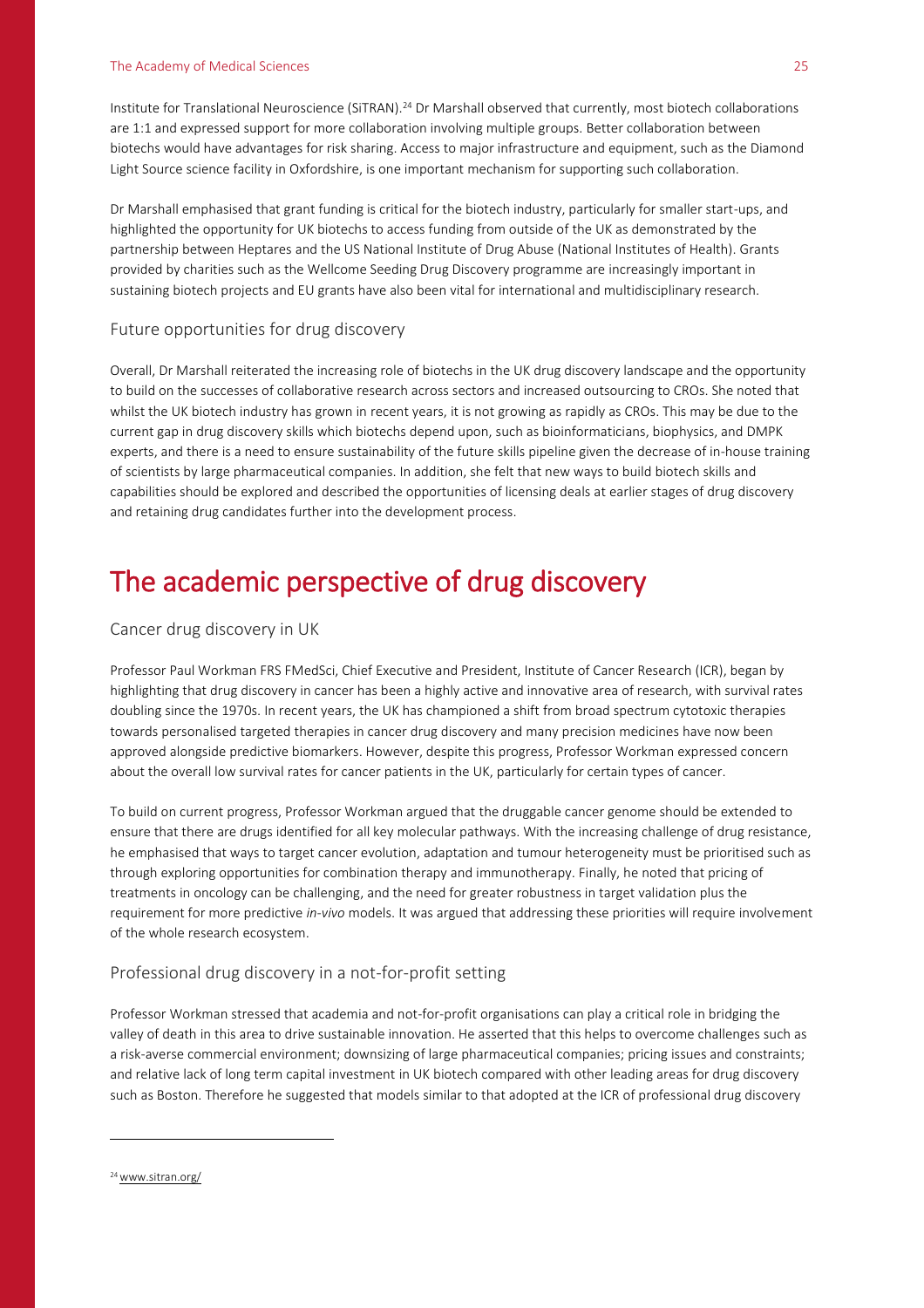in an academic, not-for-profit setting, offer the opportunity to overcome the above challenges, potentially saving resource and de-risking targets for industry.

The ICR operates to industry standards and scale and furthers its capabilities through CRO outsourcing and industry collaboration where required, and there are multiple examples of drugs that have been developed through this model. In addition to academic expertise in basic cancer research, direct access to the Royal Marsden Hospital supports clinical input at every stage of drug discovery and this collaboration has also allowed clinical trials to be effectively carried out in-house. Recruiting senior researchers with industry training in areas such as medicinal chemistry, drug discovery biology and project leadership was critical for success and Professor Workman felt that such centres also provide exciting opportunities for training both in scientific methodology and crucial soft skills such as managing relationships and partnerships.

#### Expanding the ICR model

Professor Workman argued that professional high quality drug discovery in the context of a non-profit institution has the potential to make a significant contribution to the drug discovery landscape. However, he emphasised that establishing the correct culture as well as skills base in these centres is fundamental for professional drug discovery. An industry-style focus on standards and results should be integrated alongside exploratory and *'curiosity-driven'*  research, and basic and clinical researchers working alongside entrepreneurial, industry-trained staff has been essential. Further to this, research institutes offer the opportunity for a paradigm shift away from short-term micromanaged budgets towards long term support for a portfolio of projects with associated flexibility. For example, ICR currently maintains a portfolio of drug development projects in addition to exploratory and early stage work, which provides the flexibility to focus financial support on the most promising drug discovery projects at the most opportune times, enabling risk-taking and development of a high-quality, cost-effective and unbiased pipeline.

## Drug discovery and the patient

#### Drug discovery in dementia

Moving to focus on Alzheimer's disease, Dr David Reynolds, Chief Scientific Officer, Alzheimer's Research UK, observed that the drug discovery landscape can vary greatly between disease areas and a more tailored research approach offers significant potential to improve treatments in dementia. He noted a number of unique obstacles to dementia drug discovery including current clinical trial endpoints which lack sensitivity and specificity. Therefore new biomarkers for effectiveness would be hugely beneficial and Dr Reynolds emphasised the need to start developing these biomarkers alongside early drug discovery processes. Dementia is one of the few major diseases for which there are no treatments that modify the disease progression and he noted that solving this problem had been the major focus of industry efforts for the last twenty years or more. He acknowledged that this focus was important, but also highlighted that symptomatic treatments for both cognitive deficits and the other behavioural issues associated with dementia should not be neglected as this is also an area of high unmet patient need.

As described earlier, targeted investment in drug discovery for diseases such as cancer over recent years has yielded exciting developments in the field. Dr Reynolds felt that similar levels of investment in Alzheimer's would also offer tangible benefits whereas in reality, the number of companies working in this area has decreased over the past decade due to the slow progress in drug discovery and with, thus far, no products approved. Therefore alternative models and sources of investment have offered exciting potential to bolster progress. This includes the Dementia Discovery Fund, a consortium between industry, charity and Government, and the NeuroMap consortium between the Medical Research Council and charities, as well as the Drug Discovery Alliance and Dementia Consortium established by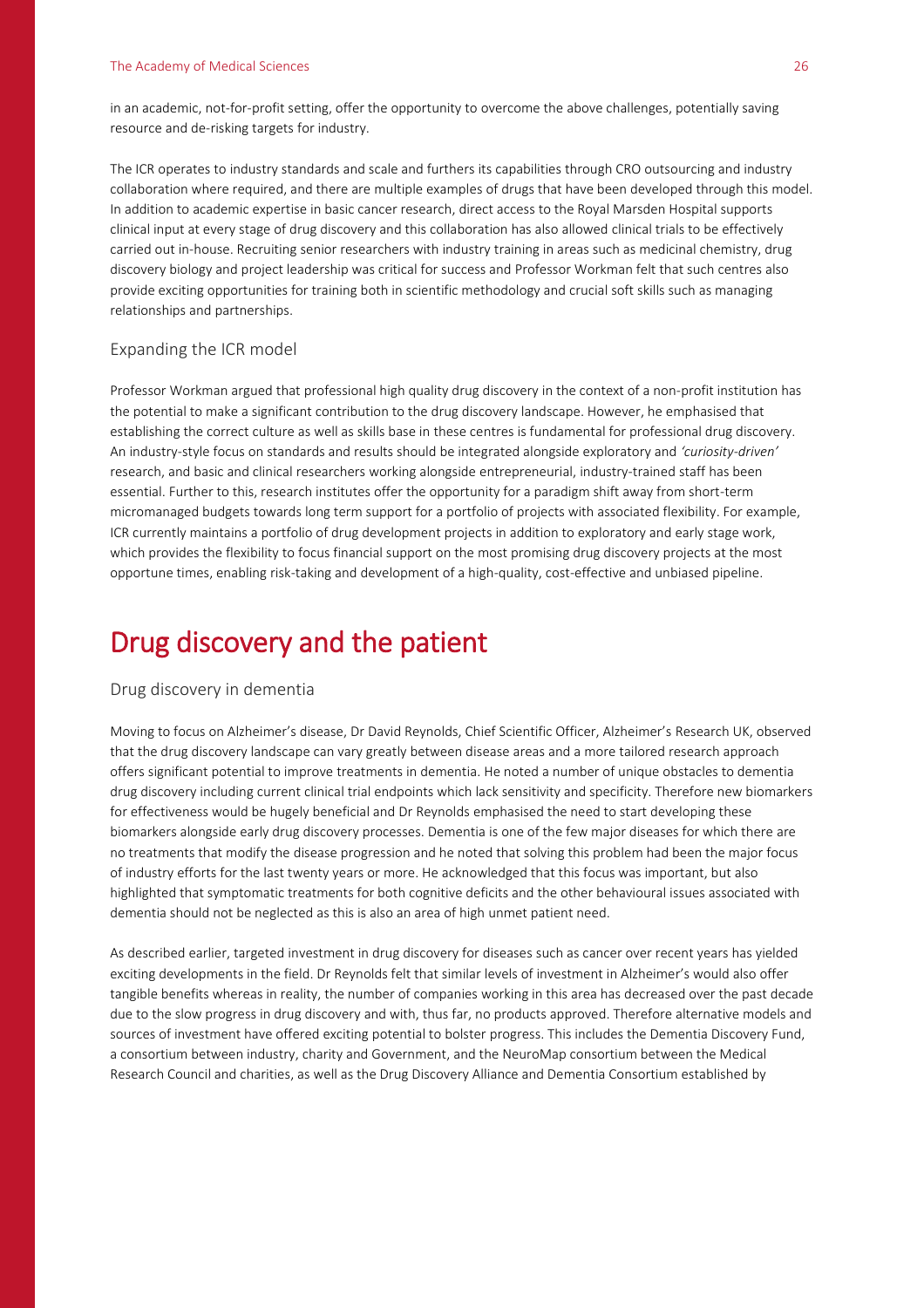Alzheimer's Research UK.<sup>25,26,27</sup> Dr Reynolds emphasised that industry maintains an interest in the field due to its large market size and so current initiatives aim to bridge the translational gap between scientific understanding, high profile papers suggesting new targets, and target validation sufficient to attract industry to start drug discovery programmes.

#### Involving patients in drug discovery and development

Alzheimer's Research UK is working to involve patients in every aspect of drug discovery and development, both raising awareness of the R&D process and ensuring that it is shaped through patient input. Involving patients in research can be difficult due to lack of awareness about research opportunities as well as due to the nature of dementia symptoms which can cause complications in aspects such as consent and logistical requirements of participation. Therefore Dr Reynolds noted that dementia research has yet been fully driven by patient involvement and the 'Join Dementia Research' (JDR) initiative aims to resolve these issues, acting as a leading public registry to draw together large numbers of potential patients for trials.<sup>28</sup> Researchers are able to use the JDR system to identify patients to invite to participate in studies but it has also proved an important tool for facilitating patient involvement in earlier stages of dementia drug discovery. Patients and carers can provide insight into feasibility of trials through the JDR and Alzheimer's Research UK has used this information to include a lay person review in all grant applications. In this manner, Dr Reynolds considered the JDR an excellent resource for patient outreach to improve the rate and costs of drug discovery and enhance dementia research as a whole.

<sup>&</sup>lt;sup>25</sup> [www.theddfund.com/](http://www.theddfund.com/)

<sup>&</sup>lt;sup>26</sup> [www.medicinesaccelerationprogram.org/](http://www.medicinesaccelerationprogram.org/)

<sup>27</sup> [www.alzheimersresearchuk.org/for-researchers/research-opportunities/centres-and-institutes/](http://www.alzheimersresearchuk.org/for-researchers/research-opportunities/centres-and-institutes/)

<sup>28</sup> [www.joindementiaresearch.nihr.ac.uk/](http://www.joindementiaresearch.nihr.ac.uk/)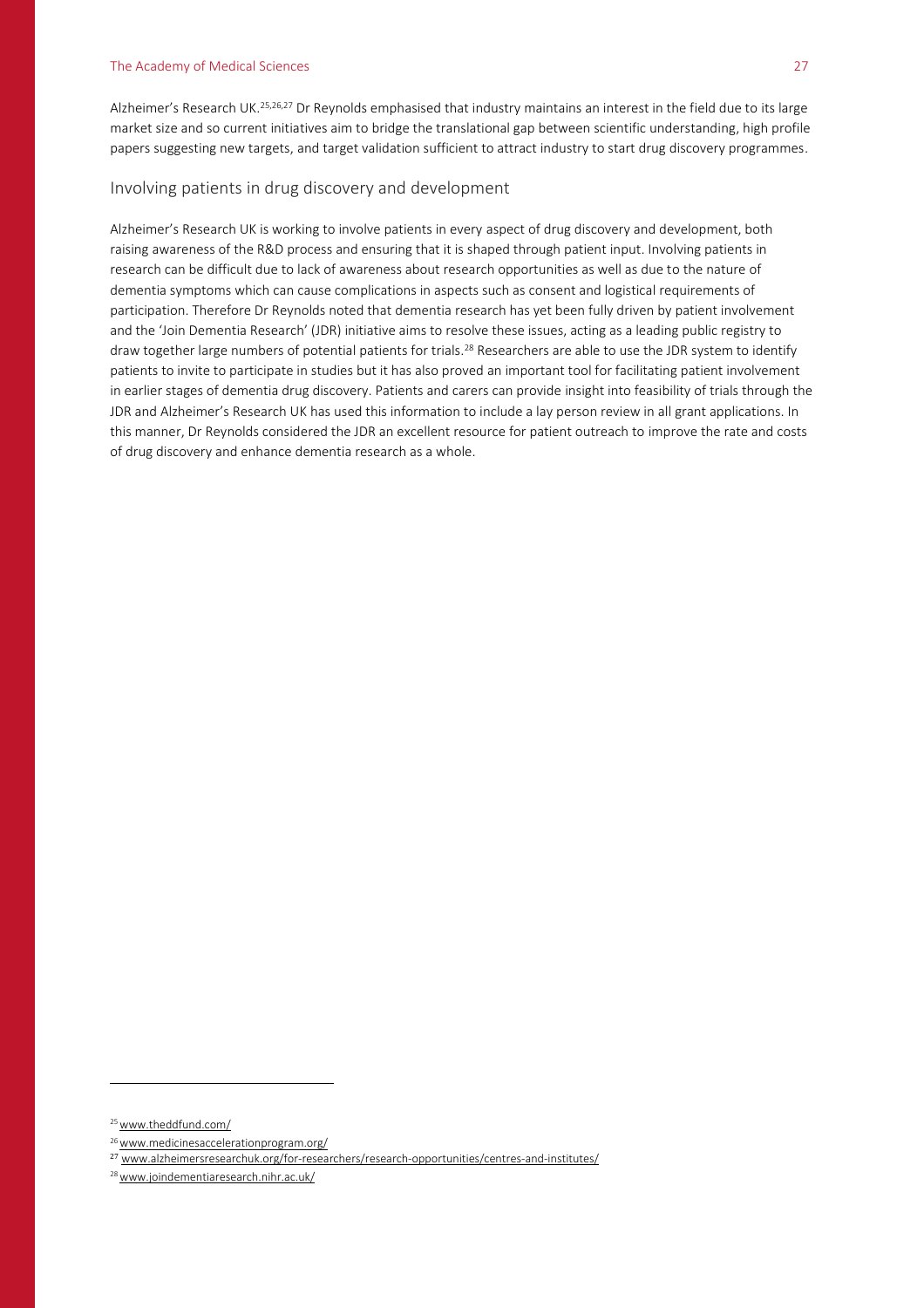## Annex 2: Participant List

#### Chairs and speakers

Professor Herbie Newell FMedSci (co-chair), Emeritus Professor of Cancer Therapeutics, Newcastle University Dr Neil Weir (co-chair), Senior Vice President of Discovery, UCB Dr Harren Jhoti FMedSci, President and CEO, Astex Professor Sir Robert Lechler PMedSci, President, Academy of Medical Sciences Dr Rebecca Lumsden, Head of Science Policy, Association of the British Pharmaceutical Industry Dr Tom Mander, Chief Operating Officer, Domainex Dr Fiona Marshall FMedSci, Chief Scientific Officer, Heptares Therapeutics Dr Richard Mason, Head of Johnson & Johnson Innovation, Johnson & Johnson Dr David Reynolds, Chief Scientific Officer, Alzheimer's Research UK Dr David Roblin, Chief Operating Officer and Director of Translation, The Francis Crick Institute Professor Malcolm Skingle, Director - Academic Liaison, GlaxoSmithKline Mr Mike Thompson, Chief Executive Officer, Association of the British Pharmaceutical Industry Professor Paul Workman FRS FMedSci, Chief Executive and President, Institute of Cancer Research Participants Dr Alex Amey, Associate Head of Business Interaction – Health & Biorenewables, Biotechnology and Biological Sciences Research Council Professor Richard Barker OBE, Director, CASMI Professor Chas Bountra, Head of Structural Genomics Consortium, University of Oxford Dr Julie Brady, Business Development Manager for Drug Discovery, University of Dundee Dr Justin Bryans, Director of Drug Discovery, MRC Technology Dr Ian Campbell, Director of the Research School of Design, Innovate UK Dr Kathryn Chapman, Executive Manager, Milner Therapeutics Consortium, University of Cambridge Dr Nick Clarke, Project Leader, Pfizer Dr Trafford Clarke, Managing Director, Lilly Research Centre, Lilly Professor John Collinge CBE FRS FMedSci, Head, Department of Neurodegenerative Disease, University College London Mr Lee Coney, Chief Scientific Officer - Biologics & Corporate Vice President, Envigo Mr David Cronk, Director, Hit Discovery, Charles River Laboratories Dr Suzanne Dilly, Chief Scientific Officer, ValiRx Dr Philip Driver, Senior Programme Manager, Royal Society of Chemistry Professor Martin Drysdale, Head of Drug Discovery Programme, Beatson Institute for Cancer Research Dr David Griffiths-Johnson, Head of Innovation, Office for Life Sciences Dr Peter Hamley, Global Head – External Innovation and Sourcing, Drug Discovery Platform, Sanofi Dr John Harris, Chief Executive Officer, OBN Dr Louise Jones, Head of Translation Research, Medical Research Council Dr Philip Jones, Director, European Screening Centre, University of Dundee Professor John Ladbury, Dean Faculty of Biological Sciences and Professor of Mechanistic Biology, University of Leeds Mr Andrew McConaghie, Managing Editor, Pharmaphorum Dr Stephen Megit, Associate Director of Business Development, Immunocore Mr Chris Molloy, Chief Executive, Medicines Discovery Catapult Dr Declan Mulkeen, Chief Science Officer, Medical Research Council Dr Peter Newham, Global Head Discovery Safety, Drug Safety & Metabolism, AstraZeneca Dr Sally Nicholas, Business Analyst, Wellcome Trust Dr Terry O'Neill, Head of Health, Knowledge Transfer Network Dr Liz Philpots, Head of Research & Impact, Association of Medical Research Charities Professor Christopher Pugh FMedSci, Professor of Renal Medicine, University of Oxford Professor Stephen Rennard, Chief Clinical Scientist, Clinical Discovery Unit, AstraZeneca Dr Richard Seabrook, Head of Business Development Innovations, Wellcome Trust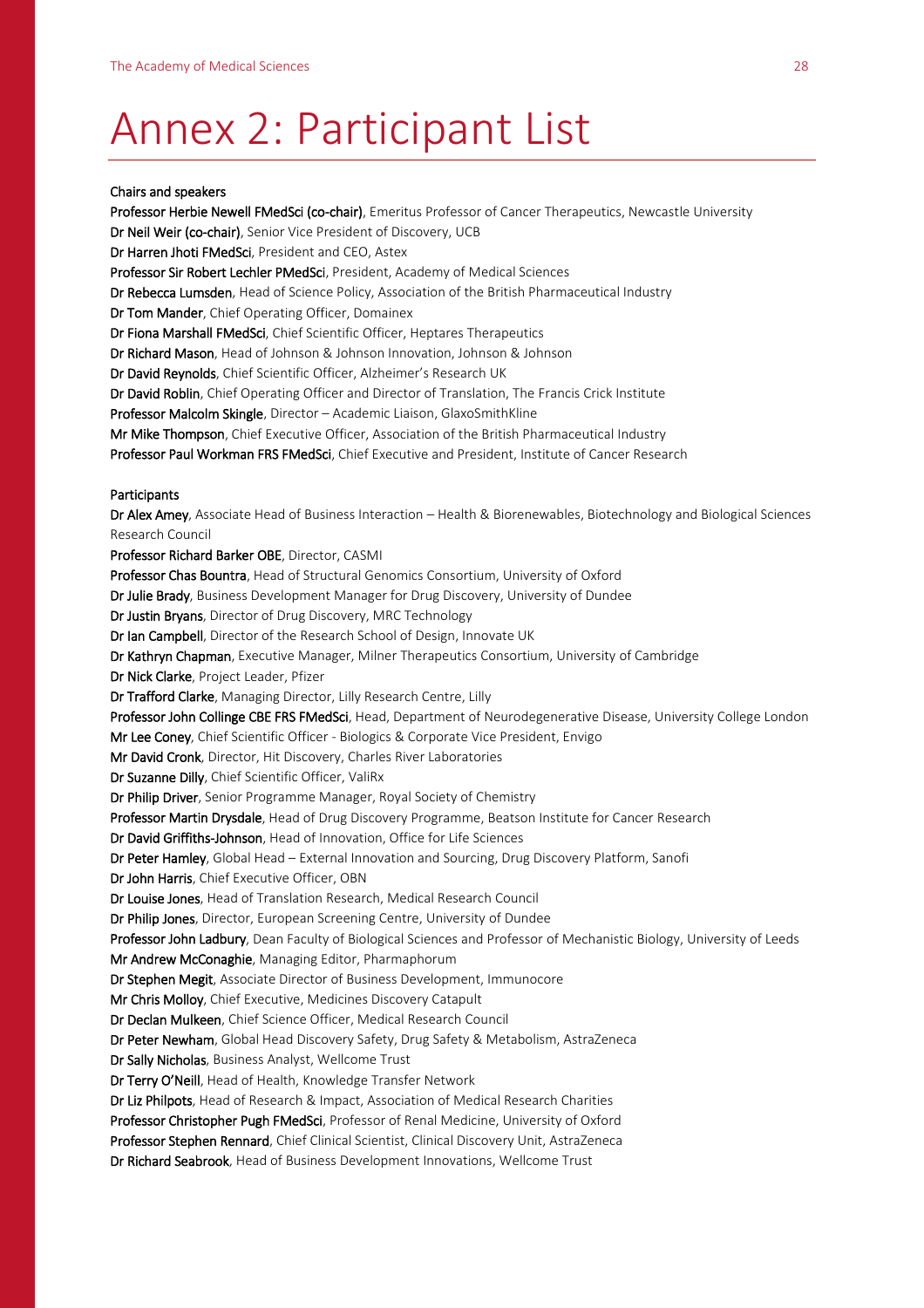#### The Academy of Medical Sciences 29

Dame Pamela Shaw DBE FMedSci, Director of the Sheffield Institute for Translational Neuroscience (SITraN), University of Sheffield

Dr James Staddon, Director of Open Innovation, Eisai Professor Simon Ward, Director, Sussex Drug Discovery Centre, University of Sussex Professor Paul Whiting, Chief Scientific Officer, UCL Drug Discovery Institute, University College London Dr Rob Williams, Chief Drug Development Scientist, Cancer Research UK Dr Louise Wood, Director of Research Infrastructure and Growth, Department of Health Professor Paul Wyatt FRSE, Head of the Drug Discovery Unit, University of Dundee Dr Anna Zecharia, Head of Education and Training, British Pharmacological Society

#### Secretariat

Ms Liberty Dixon, Policy Officer, Academy of Medical Sciences Ms Katharine Fox, Policy Intern, Academy of Medical Sciences Dr Mehwaesh Islam, Policy Officer, Academy of Medical Sciences Dr Nicola Platt, Science Policy Officer, Association of the British Pharmaceutical Industry Dr Rachel Quinn, Director, Medical Science Policy, Academy of Medical Sciences Mr Andrew Ross, Media Relations Manager, Association of the British Pharmaceutical Industry Mr Robert Smith, Social Media Content Editor, Association of the British Pharmaceutical Industry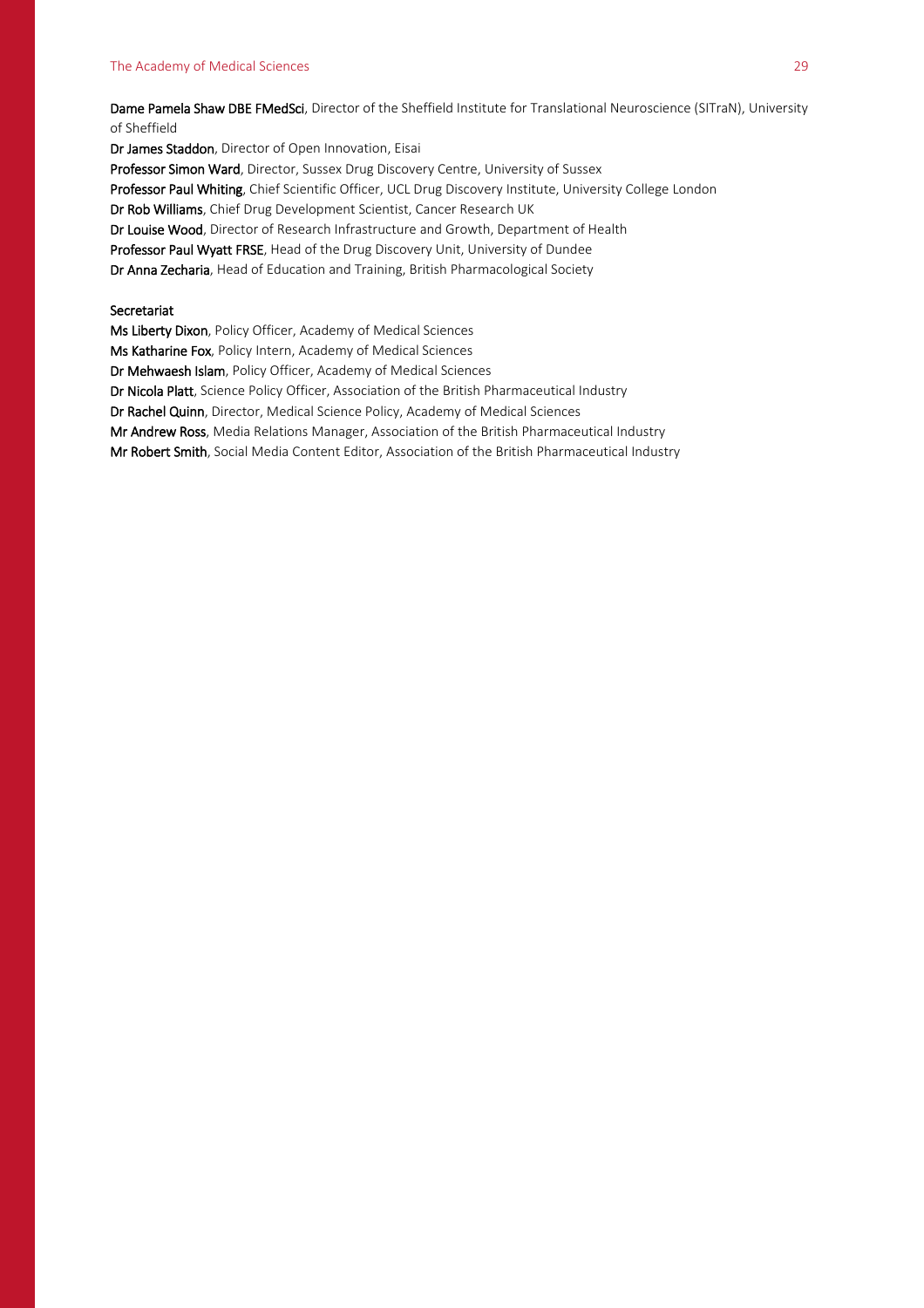## Annex 3: Agenda

| 09.30-10.15                                                                                                 | Registration                                                                                       |  |
|-------------------------------------------------------------------------------------------------------------|----------------------------------------------------------------------------------------------------|--|
| 10.15-10.35                                                                                                 | Welcome                                                                                            |  |
|                                                                                                             | Professor Herbie Newell FMedSci (co-chair), Emeritus Professor of Cancer Therapeutics,             |  |
|                                                                                                             | Newcastle University                                                                               |  |
| The current UK environment for preclinical drug discovery                                                   |                                                                                                    |  |
| Professor Herbie Newell FMedSci (co-chair), Emeritus Professor of Cancer Therapeutics, Newcastle University |                                                                                                    |  |
| 10.35-10.55                                                                                                 | Introduction to the ABPI survey                                                                    |  |
|                                                                                                             | Mike Thompson, Chief Executive Officer, ABPI and Dr Rebecca Lumsden, Head of Science Policy,       |  |
|                                                                                                             | <b>ABPI</b>                                                                                        |  |
| 10.55-11.10                                                                                                 | The evolution of the UK drug discovery landscape                                                   |  |
|                                                                                                             | Dr Richard Mason, Head of Johnson & Johnson Innovation, Johnson & Johnson                          |  |
| 11.10-11.25                                                                                                 | The role of Contract Research Organisations                                                        |  |
|                                                                                                             | Dr Thomas Mander, Chief Operating Officer, Domainex                                                |  |
| 11.25-11.50                                                                                                 | Tea and coffee                                                                                     |  |
| 11.50-12.05                                                                                                 | UK biotechs in drug discovery                                                                      |  |
|                                                                                                             | Dr Fiona Marshall FMedSci, Chief Science Officer, Heptares Therapeutics                            |  |
| 12.05-12.20                                                                                                 | The academic perspective of drug discovery                                                         |  |
|                                                                                                             | Professor Paul Workman FRS FMedSci, Chief Executive and President, Institute of Cancer<br>Research |  |
| 12.20-12.35                                                                                                 | Drug discovery and the patient                                                                     |  |
|                                                                                                             | Dr David Reynolds, Chief Scientific Officer, Alzheimer's Research UK                               |  |
| 12.35-13.15                                                                                                 | Panel discussion: where do we go from here?                                                        |  |
|                                                                                                             | With all speakers                                                                                  |  |
| 13.15-14.00                                                                                                 | Lunch                                                                                              |  |
| How can we use this information to develop and refine UK drug discovery?                                    |                                                                                                    |  |
| Dr Neil Weir (co-chair), Senior Vice President of Discovery, UCB                                            |                                                                                                    |  |
| 14.00-14.10                                                                                                 | Introduction to the workshop sessions                                                              |  |
|                                                                                                             | Dr Neil Weir (co-chair), Senior Vice President of Discovery, UCB                                   |  |
| 14.10-15.10                                                                                                 | <b>Break-out sessions</b>                                                                          |  |
|                                                                                                             | Changing drug discovery science. How can the UK be world leading in drug discovery science<br>1.   |  |
|                                                                                                             | in 10-15 years?                                                                                    |  |
|                                                                                                             | Chair: Dr Harren Jhoti, President and CEO, Astex Pharmaceuticals                                   |  |
|                                                                                                             | A changing workforce. How can the UK build capacity and capability to maintain its leading<br>2.   |  |
|                                                                                                             | role in drug discovery?                                                                            |  |
|                                                                                                             | Chair: Dr Malcolm Skingle, Director - Academic Liaison, GlaxoSmithKline                            |  |
|                                                                                                             | A changing landscape. How can the UK landscape be built to facilitate increased<br>3.              |  |
|                                                                                                             | collaboration, open innovation, and growth?                                                        |  |
|                                                                                                             | Chair: Dr David Roblin, Chief Operating Officer, The Crick Institute                               |  |
| 15.10-15.40                                                                                                 | Tea and coffee                                                                                     |  |
| 15.40-16.10                                                                                                 | Break-out sessions cont'd                                                                          |  |
| 16.10-16.50                                                                                                 | Feedback and discussion                                                                            |  |
|                                                                                                             | Each group to feed back findings, for discussion with all participants.                            |  |
| 16.50-17.00                                                                                                 | Conclusions and next steps                                                                         |  |
|                                                                                                             | Dr Neil Weir (co-chair), Senior Vice President of Discovery, UCB                                   |  |
| 17.00                                                                                                       | Drinks reception                                                                                   |  |